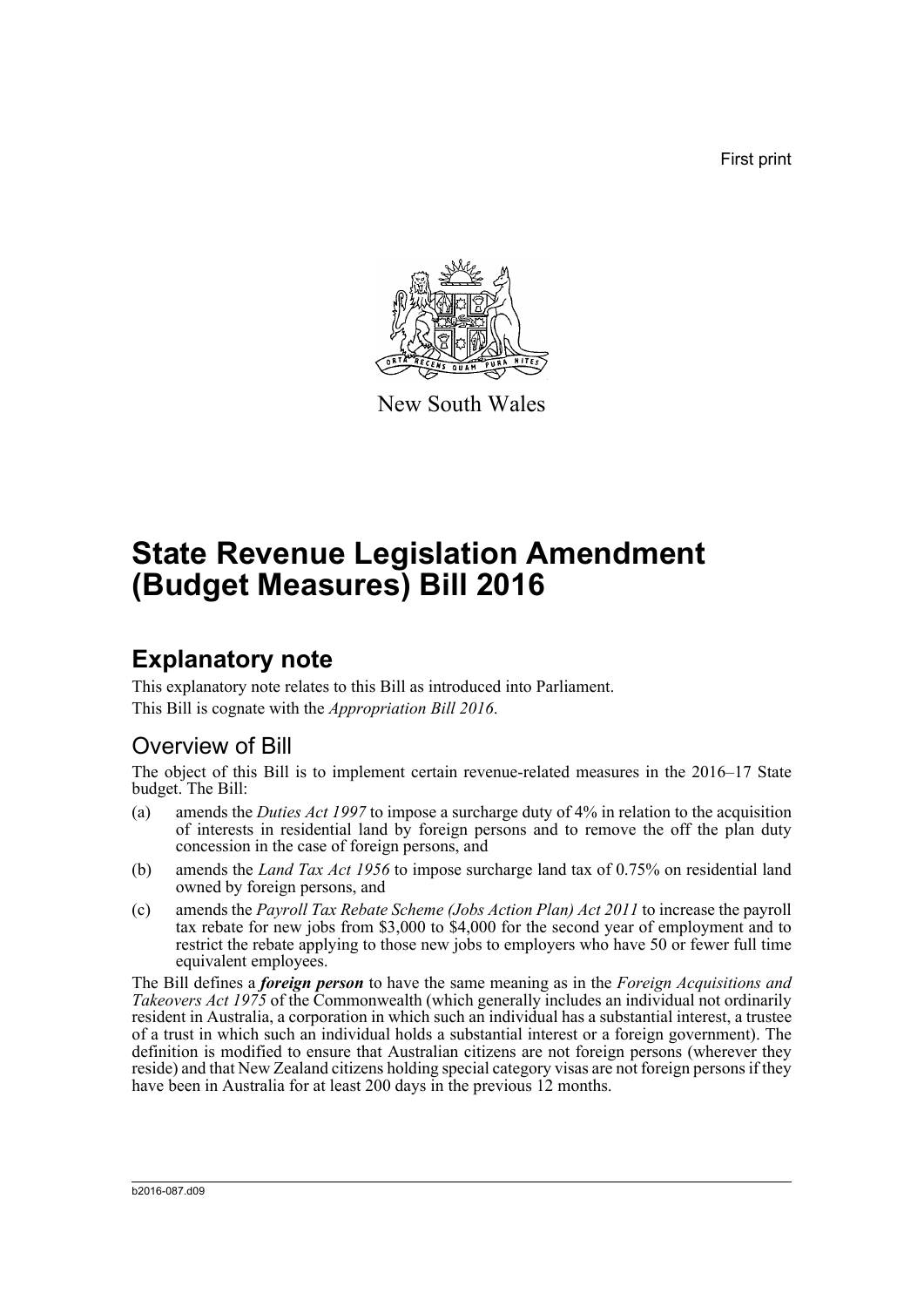# Outline of provisions

**Clause 1** sets out the name (also called the short title) of the proposed Act.

**Clause 2** provides for the commencement of the amendments made by the proposed Act to the *Duties Act 1997* on 21 June 2016 (the date of the introduction of the proposed Act into the Legislative Assembly), and for the commencement of the remainder of the proposed Act on the date of assent to the proposed Act.

**Clause 3** makes it clear that the explanatory notes contained in the Schedules do not form part of the proposed Act.

**Schedules 1–3** make the amendments outlined in the Overview. The amendments are explained in more detail in the explanatory notes set out in the Schedules.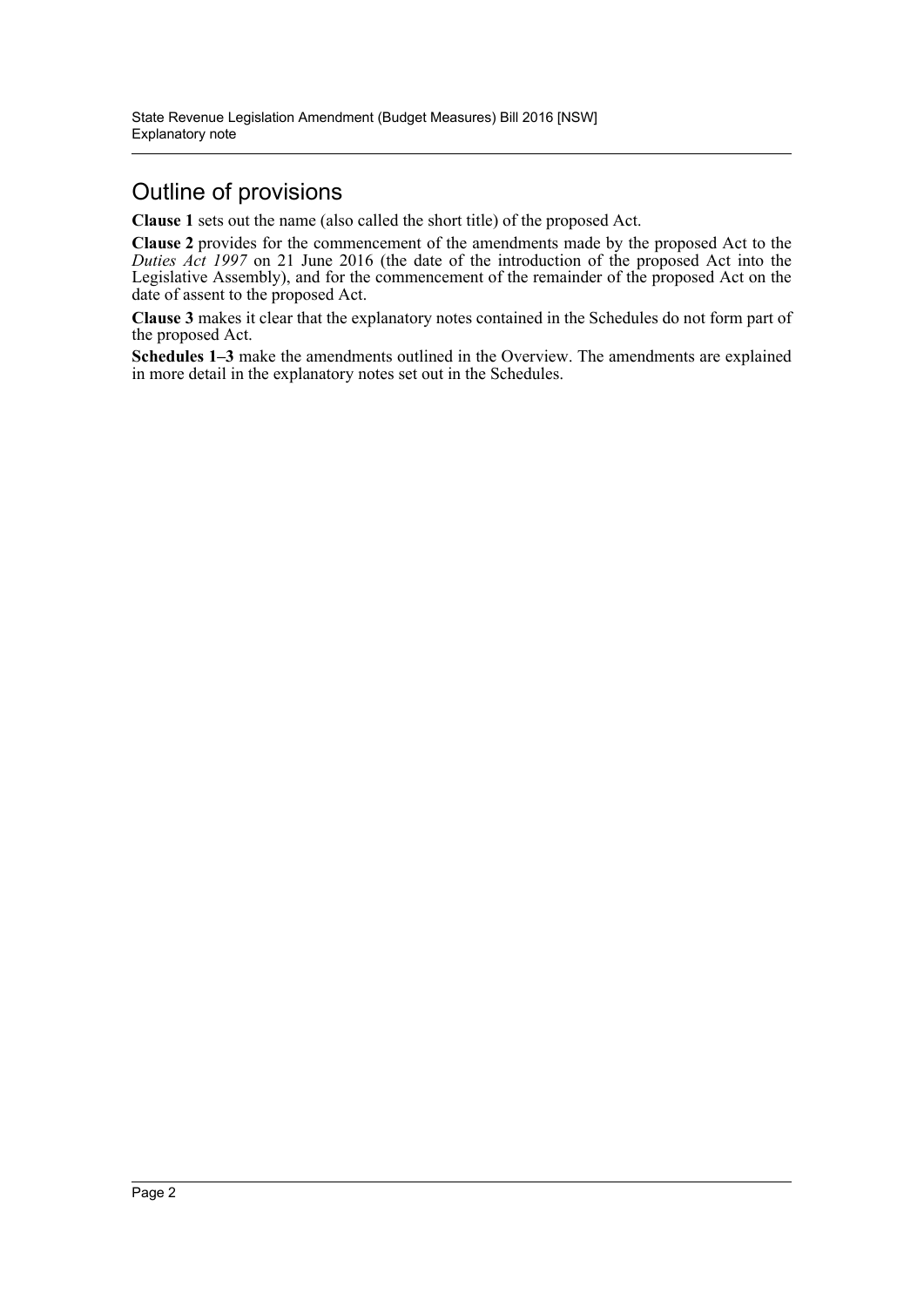First print



New South Wales

# **State Revenue Legislation Amendment (Budget Measures) Bill 2016**

# **Contents**

|                   |   |                                                                             | Page           |
|-------------------|---|-----------------------------------------------------------------------------|----------------|
|                   |   | Name of Act                                                                 | 2              |
|                   |   | Commencement                                                                | $\overline{2}$ |
|                   | 3 | Explanatory notes                                                           | 2              |
| <b>Schedule 1</b> |   | <b>Amendment of Duties Act 1997 No 123</b>                                  | 3              |
| <b>Schedule 2</b> |   | Amendment of Land Tax Act 1956 No 27                                        | 26             |
| <b>Schedule 3</b> |   | Amendment of Payroll Tax Rebate Scheme (Jobs Action Plan) Act<br>2011 No 19 | 28             |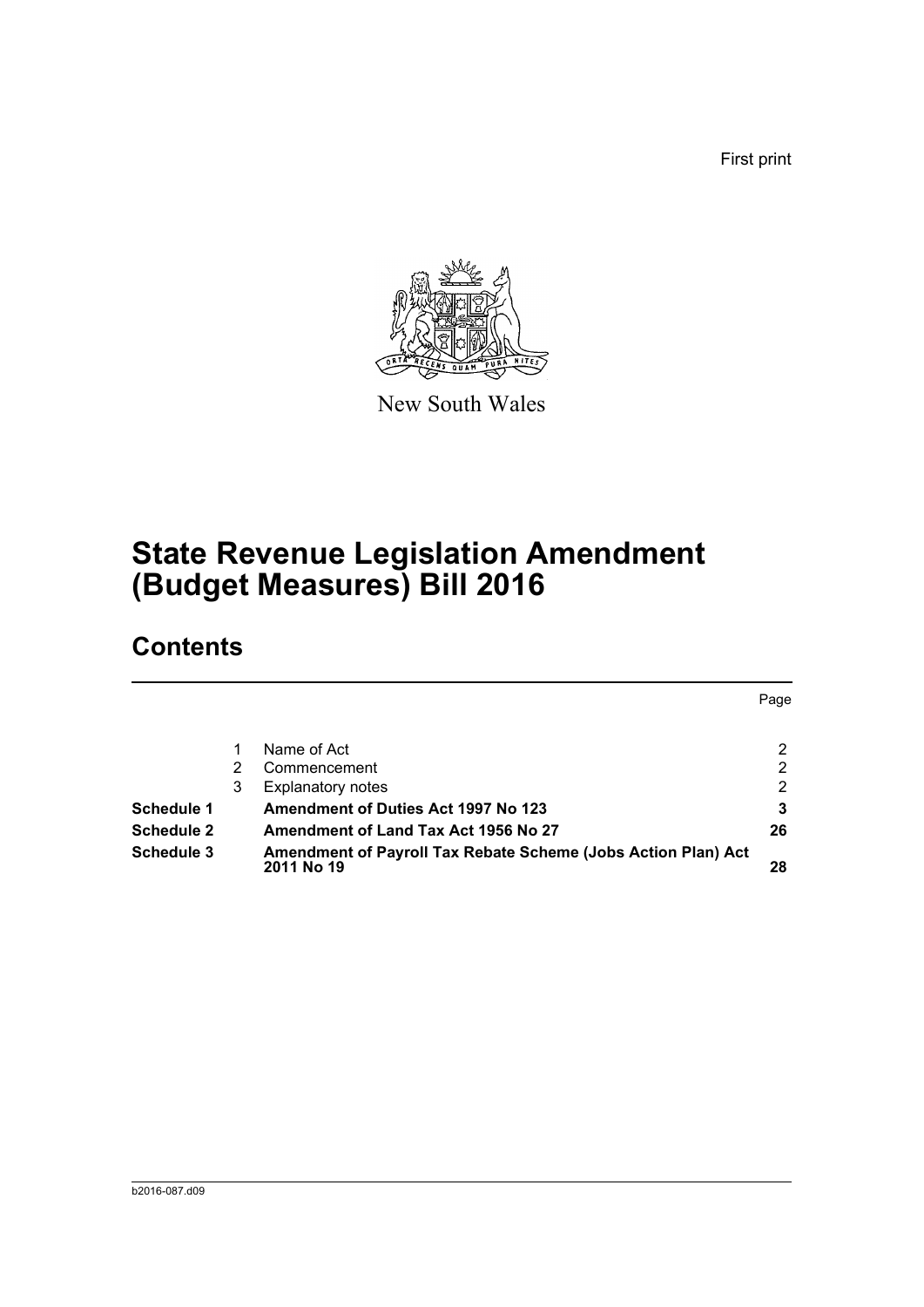

New South Wales

# **State Revenue Legislation Amendment (Budget Measures) Bill 2016**

No , 2016

### **A Bill for**

An Act to amend State revenue legislation to implement certain revenue-related measures in the 2016–17 State budget.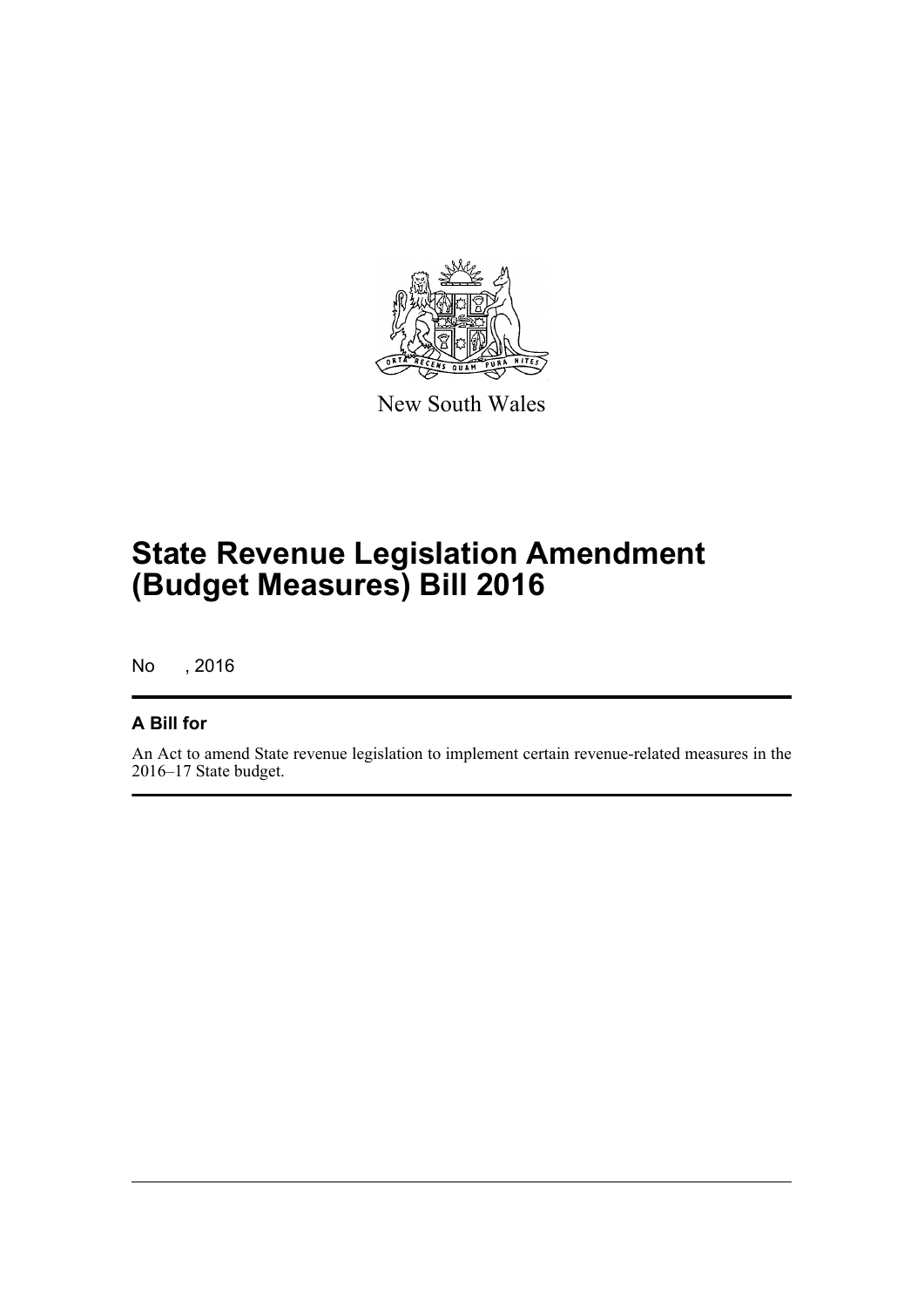State Revenue Legislation Amendment (Budget Measures) Bill 2016 [NSW]

<span id="page-4-2"></span><span id="page-4-1"></span><span id="page-4-0"></span>

|   |     | The Legislature of New South Wales enacts:                                                                           |        |
|---|-----|----------------------------------------------------------------------------------------------------------------------|--------|
|   |     | Name of Act                                                                                                          | 2      |
|   |     | This Act is the <i>State Revenue Legislation Amendment (Budget Measures) Act 2016</i> .                              | 3      |
|   |     | Commencement                                                                                                         | 4      |
|   | (1) | Schedule 1 is taken to have commenced on 21 June 2016.                                                               | 5      |
|   | (2) | This Act (except Schedule 1) commences on the date of assent to this Act.                                            | 6      |
| 3 |     | <b>Explanatory notes</b>                                                                                             | 7      |
|   |     | The matter appearing under the heading "Explanatory note" in any of the Schedules<br>does not form part of this Act. | 8<br>9 |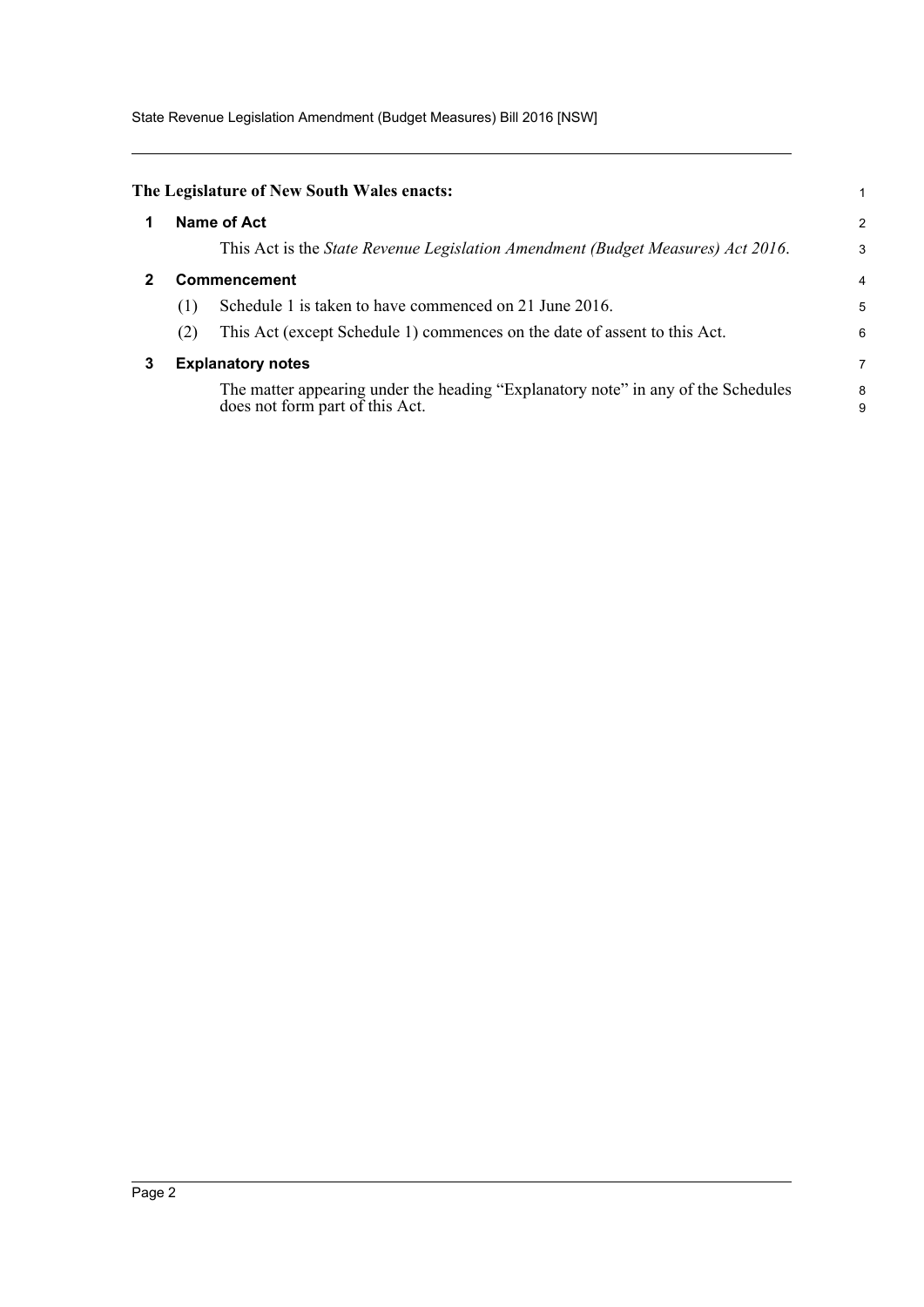<span id="page-5-0"></span>

|        | <b>Schedule 1</b>        | <b>Amendment of Duties Act 1997 No 123</b>                                                                                                                                                                                                     | 1              |
|--------|--------------------------|------------------------------------------------------------------------------------------------------------------------------------------------------------------------------------------------------------------------------------------------|----------------|
| $[1]$  |                          | Section 15 Necessity for written instrument or written statement                                                                                                                                                                               | $\overline{a}$ |
|        |                          | Insert "or Chapter 2A" after "this Chapter" in section 15 (1).                                                                                                                                                                                 | 3              |
| $[2]$  | <b>Section 15 (4)</b>    |                                                                                                                                                                                                                                                | 4              |
|        |                          | Insert "under this Chapter or Chapter 2A" after "pay duty".                                                                                                                                                                                    | 5              |
| $[3]$  |                          | Section 16 Lodging written instrument or written statement with Chief Commissioner                                                                                                                                                             | 6              |
|        |                          | Insert "under this Chapter or Chapter 2A" after "duty" in section 16 (1).                                                                                                                                                                      | 7              |
| $[4]$  | Section 16 (1) (a)       |                                                                                                                                                                                                                                                | 8              |
|        |                          | Omit "section 18 $(1)$ ". Insert instead "sections 18 $(1)$ and 104X $(1)$ ".                                                                                                                                                                  | 9              |
| [5]    | <b>Section 16A</b>       |                                                                                                                                                                                                                                                | 10             |
|        | Insert after section 16: |                                                                                                                                                                                                                                                | 11             |
|        | <b>16A</b>               | Lodging purchaser's declaration with Chief Commissioner                                                                                                                                                                                        | 12             |
|        |                          | A transferee who is liable to pay duty in respect of a dutiable transaction under<br>this Chapter or Chapter 2A must lodge a declaration in the approved form with<br>the written instrument or written statement lodged under section 16 (1). | 13<br>14<br>15 |
| [6]    |                          | Sections 18 (4)–(6), 25 (4), 29 (3), 53 (1) (a) (ii), 62B (1) (b), 64AA (b) (i) and 68 (4) (a),<br>$(AAA)$ (a) and $(AA)$ (a)                                                                                                                  | 16<br>17       |
|        |                          | Insert "under this Chapter" after "ad valorem duty" wherever occurring.                                                                                                                                                                        | 18             |
| $[7]$  | Section 18 (6A) (a)      |                                                                                                                                                                                                                                                | 19             |
|        |                          | Insert "under this Chapter" after "duty".                                                                                                                                                                                                      | 20             |
| [8]    |                          | <b>Section 30 Partitions</b>                                                                                                                                                                                                                   | 21             |
|        |                          | Omit "and 18" from section 30 (2). Insert instead ", 18 and 104X".                                                                                                                                                                             | 22             |
| [9]    |                          | Sections 32A (3) (c) and 104A (1) (c)                                                                                                                                                                                                          | 23             |
|        |                          | Omit "confers an entitlement" wherever occurring.                                                                                                                                                                                              | 24             |
|        |                          | Insert instead "entitles the holder of the land use entitlement".                                                                                                                                                                              | 25             |
| [10]   |                          | Section 49A Purchases "off the plan"                                                                                                                                                                                                           | 26             |
|        |                          | Insert after section $49A(3)$ :                                                                                                                                                                                                                | 27             |
|        | (3A)                     | This section does not apply in relation to an off the plan purchase agreement<br>if any purchaser or transferee under the agreement is a foreign person (within<br>the meaning of Chapter 2A).                                                 | 28<br>29<br>30 |
| $[11]$ |                          | Section 51 Transfers arising from mortgages of land under Real Property Act 1900                                                                                                                                                               | 31             |
|        |                          | Insert after section 51 $(2)$ :                                                                                                                                                                                                                | 32             |
|        | (3)                      | In this section:                                                                                                                                                                                                                               | 33             |
|        |                          | <i>ad valorem duty</i> means ad valorem duty under this Chapter.                                                                                                                                                                               | 34             |
| $[12]$ |                          | Section 57 Property passing to beneficiaries                                                                                                                                                                                                   | 35             |
|        |                          | Omit "this Act" from section 57 (2) (a) (i). Insert instead "this Chapter".                                                                                                                                                                    | 36             |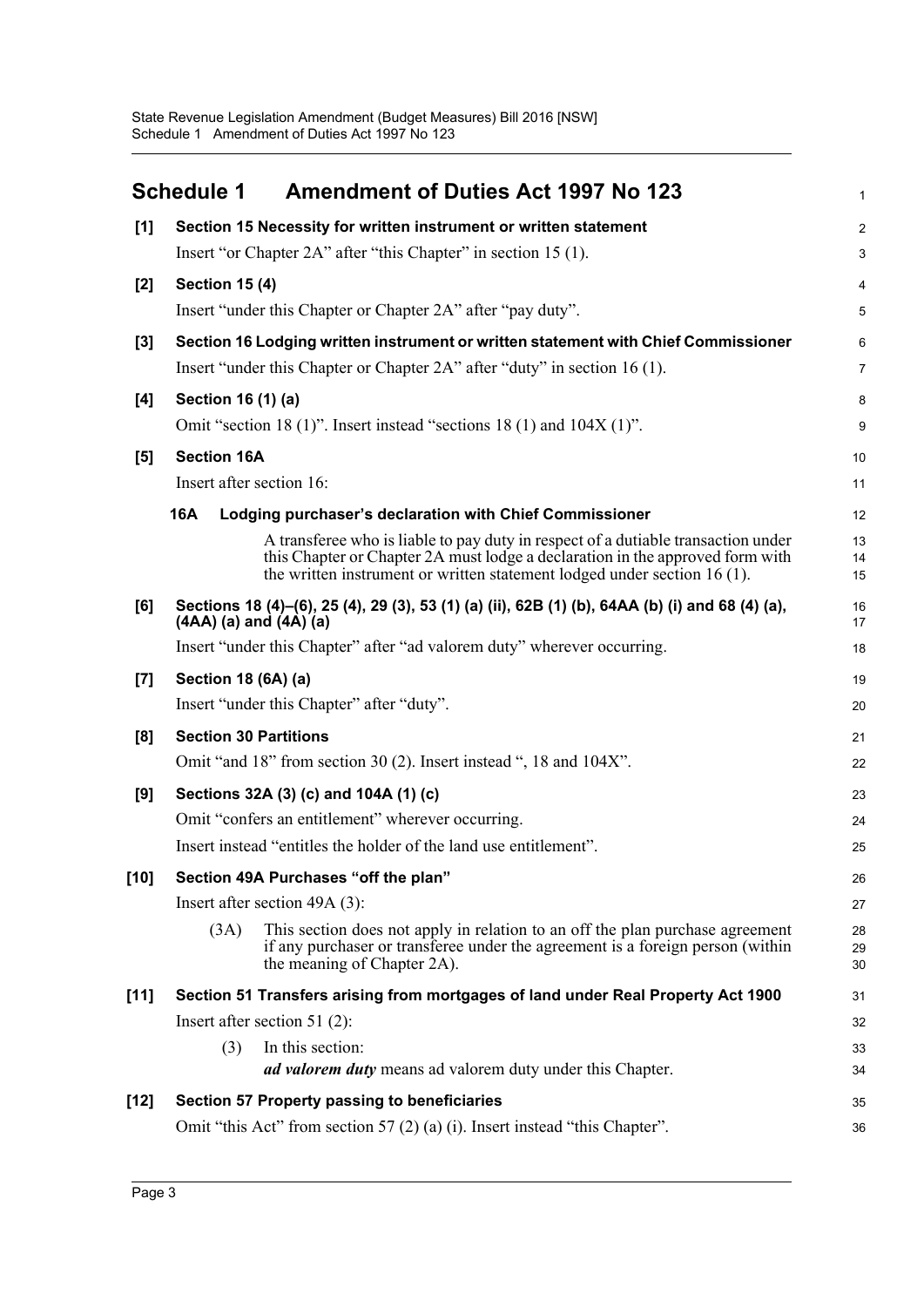| $[13]$ |                         | Section 64 (c) (i) |                    |                                                                                                                                                                                                                          | $\mathbf{1}$   |
|--------|-------------------------|--------------------|--------------------|--------------------------------------------------------------------------------------------------------------------------------------------------------------------------------------------------------------------------|----------------|
|        |                         |                    |                    | Insert "under this Chapter or Chapter 3" after "ad valorem duty".                                                                                                                                                        | $\overline{2}$ |
| $[14]$ |                         | <b>Chapter 2A</b>  |                    |                                                                                                                                                                                                                          | 3              |
|        | Insert after Chapter 2: |                    |                    |                                                                                                                                                                                                                          |                |
|        |                         |                    |                    | Chapter 2A Duty charged on certain residential land<br>transactions involving foreign persons                                                                                                                            | 5<br>6         |
|        | Part 1                  |                    |                    | <b>Preliminary</b>                                                                                                                                                                                                       | 7              |
|        | 104G                    |                    |                    | <b>Introduction and overview</b>                                                                                                                                                                                         | 8              |
|        |                         | (1)                |                    | This Chapter charges duty on certain dutiable transactions in respect of<br>residential land that are, or are taken to be, transfers to foreign persons.                                                                 | 9<br>10        |
|        |                         | (2)                |                    | The duty charged by this Chapter is additional to any duty charged by<br>Chapter 2.                                                                                                                                      | 11<br>12       |
|        |                         | (3)                |                    | The duty charged by this Chapter is referred to as <i>surcharge purchaser duty</i> .                                                                                                                                     | 13             |
|        | 104H                    |                    |                    | <b>Application of Chapter 2</b>                                                                                                                                                                                          | 14             |
|        |                         |                    |                    | Except as provided by this Chapter or Chapter 2, Chapter 2 does not apply in<br>relation to duty charged by this Chapter.<br>Note. See, for example, sections 15, 16 and 16A.                                            | 15<br>16<br>17 |
|        | <b>1041</b>             |                    | <b>Definitions</b> |                                                                                                                                                                                                                          | 18             |
|        |                         |                    |                    | In this Chapter:                                                                                                                                                                                                         | 19             |
|        |                         |                    |                    | <i>dwelling</i> means a house, or a room or a suite of rooms (whether or not forming<br>part of a building or a detached building), that is:                                                                             | 20<br>21       |
|        |                         |                    | (a)                | occupied or used as a separate dwelling, or                                                                                                                                                                              | 22             |
|        |                         |                    | (b)                | so constructed, designed or adapted as to be capable of being occupied<br>or used as a separate dwelling.                                                                                                                | 23<br>24       |
|        |                         |                    |                    | <i>partnership interest</i> —see section 104K.                                                                                                                                                                           | 25             |
|        |                         |                    |                    | <i>residential land</i> means any of the following and does not include any land<br>used for primary production:                                                                                                         | 26<br>27       |
|        |                         |                    | (a)                | a parcel of land on which there are one or more dwellings, or a parcel of<br>land on which there is a building or buildings under construction that,<br>when completed, will constitute one or more dwellings,           | 28<br>29<br>30 |
|        |                         |                    | (b)                | a strata lot, if it is lawfully occupied as a separate dwelling, or suitable<br>for lawful occupation as a separate dwelling,                                                                                            | 31<br>32       |
|        |                         |                    | (c)                | a utility lot (within the meaning of the <i>Strata Schemes Management Act</i><br>$2015$ ), if its use is restricted to the owner or occupier of a strata lot<br>referred to in paragraph (b),                            | 33<br>34<br>35 |
|        |                         |                    | (d)                | a land use entitlement, if it entitles the holder of the land use entitlement<br>to occupy a building, or part of a building, as a separate dwelling,                                                                    | 36<br>37       |
|        |                         |                    | (e)                | a parcel of vacant land (including any land that the Chief Commissioner<br>is satisfied is substantially vacant) that is zoned or otherwise designated<br>for use under an environmental planning instrument (within the | 38<br>39<br>40 |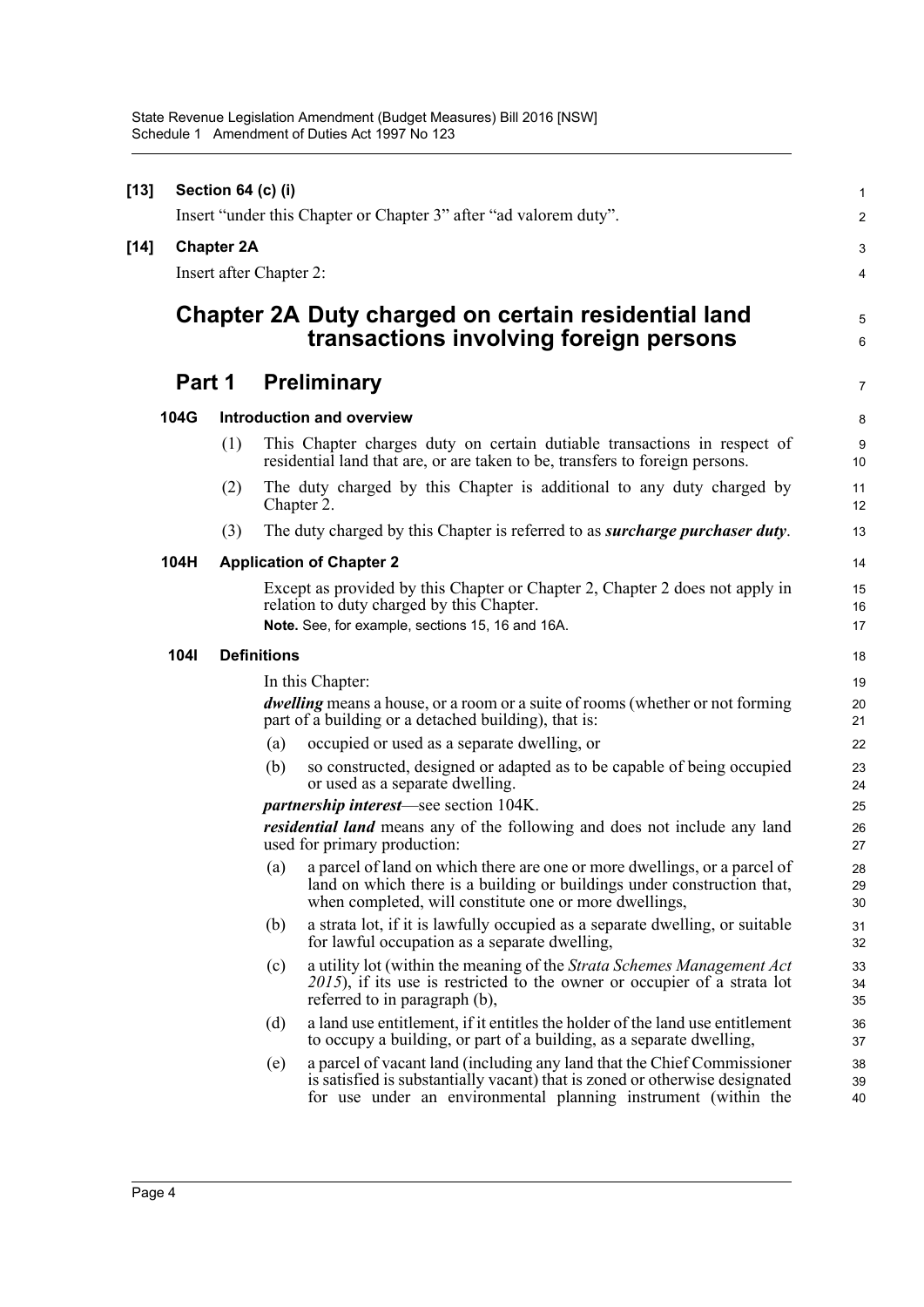|      |     |          |                  | meaning of the <i>Environmental Planning and Assessment Act 1979</i> ) for                                                                                                                                                                                                                                                                                                      | $\mathbf{1}$                     |
|------|-----|----------|------------------|---------------------------------------------------------------------------------------------------------------------------------------------------------------------------------------------------------------------------------------------------------------------------------------------------------------------------------------------------------------------------------|----------------------------------|
|      |     |          |                  | residential purposes or principally for residential purposes.<br>Note. Land used for primary production is defined in the Dictionary.                                                                                                                                                                                                                                           | $\overline{2}$<br>$\mathsf 3$    |
|      |     |          |                  | <i>residential-related property</i> —see section 104K.                                                                                                                                                                                                                                                                                                                          | 4                                |
| 104J |     |          |                  | Meanings of "foreign person" and "foreign trustee"                                                                                                                                                                                                                                                                                                                              |                                  |
|      |     |          |                  |                                                                                                                                                                                                                                                                                                                                                                                 | 5                                |
|      | (1) |          | In this Chapter: | <i>foreign person</i> means a person who is a foreign person within the meaning of                                                                                                                                                                                                                                                                                              | $\,6\,$                          |
|      |     |          |                  | the Foreign Acquisitions and Takeovers Act 1975 of the Commonwealth, as<br>modified by this section.                                                                                                                                                                                                                                                                            | $\overline{7}$<br>8<br>9         |
|      |     |          |                  | <i>foreign trustee</i> means a person who is a foreign person because of the person's<br>capacity as the trustee of a trust.                                                                                                                                                                                                                                                    | 10<br>11                         |
|      | (2) |          |                  | The definition of <i>foreign person</i> in the <i>Foreign Acquisitions and Takeovers</i><br><i>Act 1975</i> of the Commonwealth is modified as follows:                                                                                                                                                                                                                         | 12<br>13                         |
|      |     | (a)      |                  | an Australian citizen is taken to be ordinarily resident in Australia,<br>whether or not the person is ordinarily resident in Australia under that<br>definition,                                                                                                                                                                                                               | 14<br>15<br>16                   |
|      |     | (b)      |                  | a New Zealand citizen who holds a special category visa, within the<br>meaning of section 32 of the <i>Migration Act 1958</i> of the Commonwealth,<br>at any particular time is taken at that time to be an individual whose<br>continued presence in Australia is not subject to any limitation as to<br>time imposed by law.                                                  | 17<br>18<br>19<br>20<br>21       |
|      |     | only if: |                  | Note. Section 5 of the Foreign Acquisitions and Takeovers Act 1975 of the<br>Commonwealth provides that an individual who is not an Australian citizen is ordinarily<br>resident in Australia at a particular time (and is therefore not a foreign person) if and                                                                                                               | 22<br>23<br>24<br>25             |
|      |     | (a)      |                  | the individual has actually been in Australia during 200 or more days in the<br>period of 12 months immediately preceding that time, and                                                                                                                                                                                                                                        | 26<br>27                         |
|      |     | (b)      |                  | at that time:                                                                                                                                                                                                                                                                                                                                                                   | 28                               |
|      |     |          | (i)              | the individual is in Australia and the individual's continued presence in<br>Australia is not subject to any limitation as to time imposed by law, or                                                                                                                                                                                                                           | 29<br>30                         |
|      |     |          | (ii)             | the individual is not in Australia but, immediately before the individual's<br>most recent departure from Australia, the individual's continued<br>presence in Australia was not subject to any limitation as to time<br>imposed by law.                                                                                                                                        | 31<br>32<br>33<br>34             |
|      | (3) |          |                  | For the purposes of charging surcharge purchaser duty on a surcharge duty<br>transaction, a person is taken to be a foreign person if the person is a foreign<br>person when a liability for duty charged by Chapter 2 on the transaction arises<br>(or would arise but for section 53A or a concession or exemption from duty<br>under that Chapter).<br>Note. See section 12. | 35<br>36<br>37<br>38<br>39<br>40 |
| 104K |     |          |                  | Meaning of "residential-related property" (cf section 11)                                                                                                                                                                                                                                                                                                                       | 41                               |
|      |     |          |                  | <i>Residential-related property</i> is any of the following dutiable property:                                                                                                                                                                                                                                                                                                  | 42                               |
|      |     | (a)      |                  | residential land in New South Wales,                                                                                                                                                                                                                                                                                                                                            | 43                               |
|      |     | (b)      |                  | an option to purchase residential land in New South Wales,                                                                                                                                                                                                                                                                                                                      | 44                               |
|      |     | (c)      |                  | an interest in any residential-related property referred to in paragraph<br>(a) or (b), except to the extent that:                                                                                                                                                                                                                                                              | 45<br>46                         |
|      |     |          | (i)              | it arises as a consequence of the ownership of a unit in a unit trust<br>scheme and is not a land use entitlement, or                                                                                                                                                                                                                                                           | 47<br>48                         |
|      |     |          | (11)             | it is, or is attributable to, an option over residential-related<br>property, or                                                                                                                                                                                                                                                                                                | 49<br>50                         |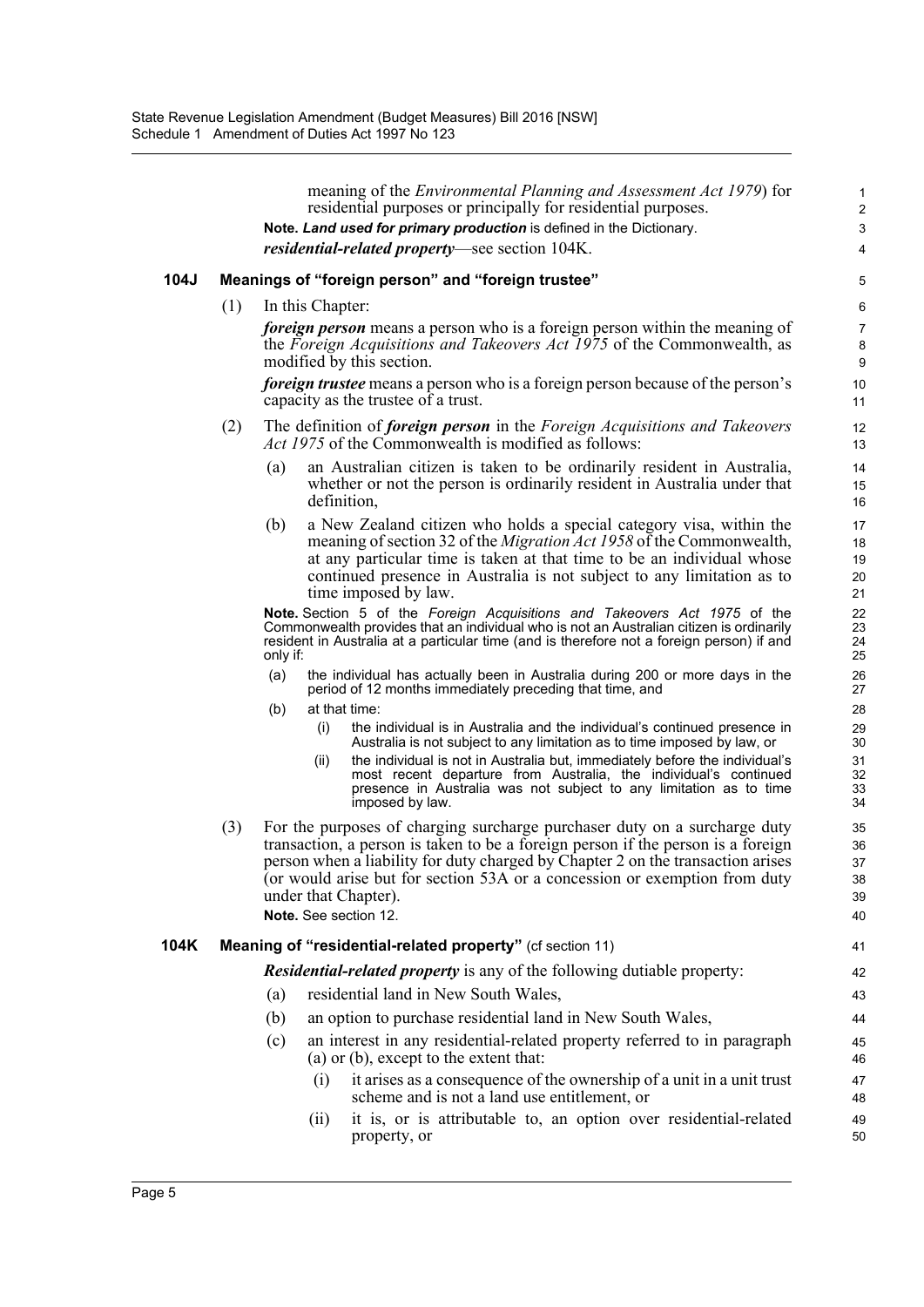|      |     | (iii)                | it is a marketable security,                                                                                                                                                                                                                                                                                                                   | $\mathbf{1}$                                     |
|------|-----|----------------------|------------------------------------------------------------------------------------------------------------------------------------------------------------------------------------------------------------------------------------------------------------------------------------------------------------------------------------------------|--------------------------------------------------|
|      |     | (d)                  | a <i>partnership interest</i> (being an interest in a partnership that has<br>partnership property that is residential-related property elsewhere<br>referred to in this section).                                                                                                                                                             | $\overline{2}$<br>$\ensuremath{\mathsf{3}}$<br>4 |
| 104L |     |                      | Transactions on which surcharge purchaser duty is charged (cf section 8)                                                                                                                                                                                                                                                                       | 5                                                |
|      | (1) |                      | Surcharge purchaser duty is chargeable on the following dutiable transactions:                                                                                                                                                                                                                                                                 | 6                                                |
|      |     | (a)                  | a transfer of residential-related property to a foreign person,                                                                                                                                                                                                                                                                                | 7                                                |
|      |     | (b)                  | the following transactions:                                                                                                                                                                                                                                                                                                                    | 8                                                |
|      |     | (i)                  | an agreement for the sale or transfer of residential-related                                                                                                                                                                                                                                                                                   |                                                  |
|      |     |                      | property to a foreign person,                                                                                                                                                                                                                                                                                                                  | 9<br>10                                          |
|      |     | (i)                  | a declaration of trust over residential-related property by a person<br>who, because of the declaration, is a foreign trustee in respect of<br>the trust,                                                                                                                                                                                      | 11<br>12<br>13                                   |
|      |     | (iii)                | a surrender of an interest in residential land in New South Wales<br>to a foreign person,                                                                                                                                                                                                                                                      | 14<br>15                                         |
|      |     | (iv)                 | a foreclosure of a mortgage over residential-related property by a<br>mortgagee who is a foreign person,                                                                                                                                                                                                                                       | 16<br>17                                         |
|      |     | (v)                  | a vesting of residential-related property in a foreign person by or<br>as a consequence of an order of a court of this or another<br>jurisdiction, whether inside or outside Australia,                                                                                                                                                        | 18<br>19<br>20                                   |
|      |     | (vi)                 | the enlargement of a term in residential land into a fee simple<br>under section 134 of the <i>Conveyancing Act 1919</i> where the<br>person who acquires the estate in fee simple (or, if there is more<br>than one such person, at least one of those persons) is a foreign<br>person,                                                       | 21<br>22<br>23<br>24<br>25                       |
|      |     | (vii)                | a vesting of residential land in New South Wales in a foreign<br>person by, or expressly authorised by, statute law of this or<br>another jurisdiction, whether inside or outside Australia,                                                                                                                                                   | 26<br>27<br>28                                   |
|      |     | (viii)               | a lease of residential land to a foreign person, being a lease in<br>respect of which a premium is paid or agreed to be paid.                                                                                                                                                                                                                  | 29<br>30                                         |
|      | (2) | of this Act.         | Such a transfer or transaction is a <b><i>surcharge duty transaction</i></b> for the purposes                                                                                                                                                                                                                                                  | 31<br>32                                         |
|      |     |                      | <b>Note.</b> The above listed transfers and transactions are all also dutiable transactions<br>under Chapter 2. Generally speaking, a transferee (including a person taken to be a<br>transferee under sections 9 and 104N) who is a foreign person is liable to pay duty on<br>those transactions under Chapter 2 and under this Chapter.     | 33<br>34<br>35<br>36                             |
|      | (3) | declaration is made. | A reference in subsection $(1)$ (b) $(ii)$ to a person who, because of a declaration<br>of trust, is a foreign trustee in respect of the trust includes a reference to a<br>person who would be a foreign trustee in respect of the trust if any identified<br>property to be vested in the person were actually vested in the person when the | 37<br>38<br>39<br>40<br>41                       |
|      | (4) | In this Chapter:     |                                                                                                                                                                                                                                                                                                                                                | 42                                               |
|      |     |                      | <i>declaration of trust</i> and <i>premium</i> have the same meanings as in Chapter 2.                                                                                                                                                                                                                                                         | 43                                               |
|      |     |                      | Note. See section 8 for definitions of the above expressions.                                                                                                                                                                                                                                                                                  | 44                                               |
|      |     | Wales.               | <b>lease</b> or <b>lease</b> of <b>residential land</b> means a lease of residential land in New<br>South Wales or an agreement for a lease of residential land in New South                                                                                                                                                                   | 45<br>46<br>47                                   |
|      |     |                      | <i>transfer</i> includes an assignment and an exchange.                                                                                                                                                                                                                                                                                        | 48                                               |
|      |     | transfers.           | Note. See also sections 104N and 104O in relation to transactions treated as                                                                                                                                                                                                                                                                   | 49<br>50                                         |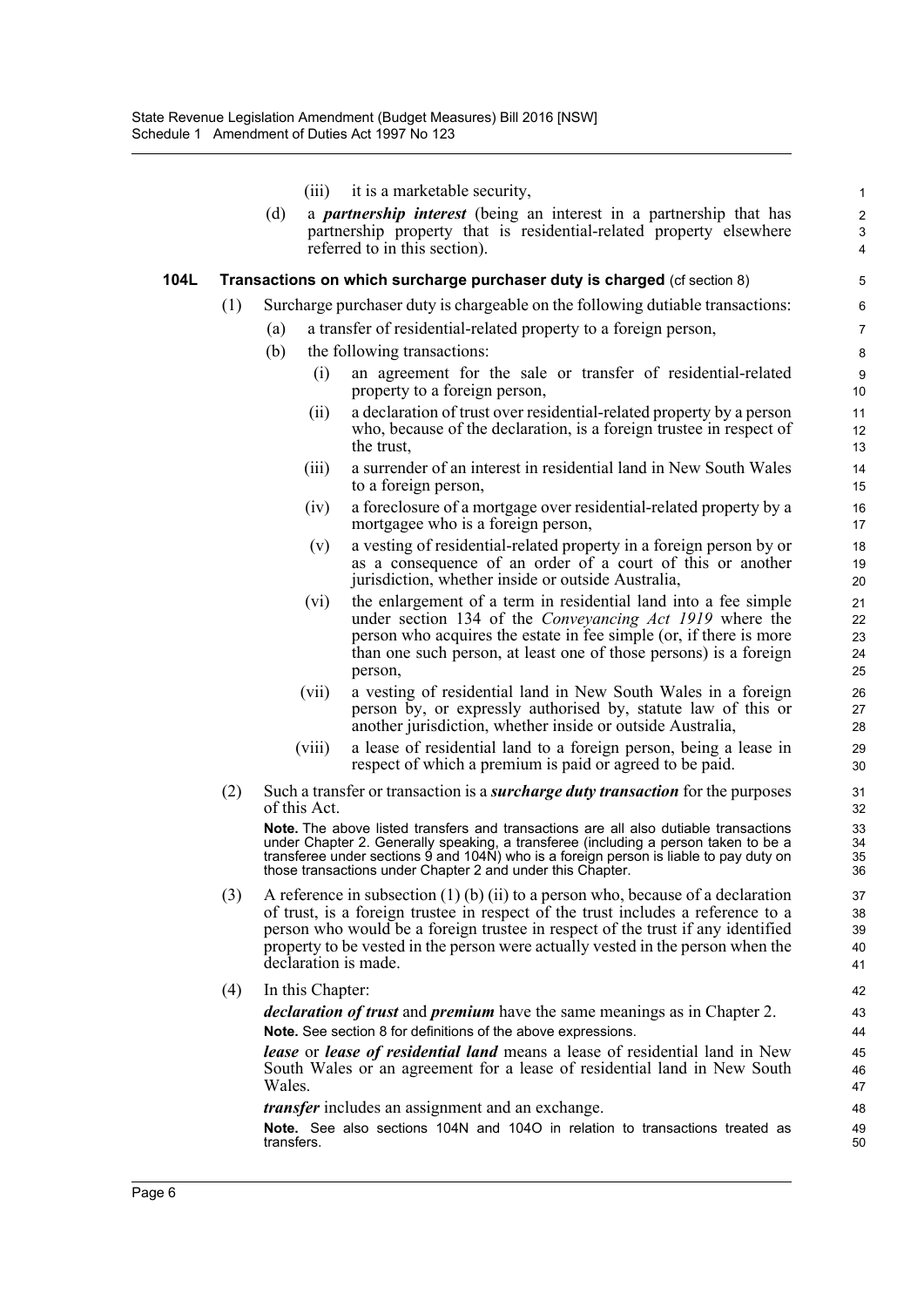#### **104M Vesting of land in New South Wales by statute law**

- (1) Section 8A is to be applied, for the purposes of this Chapter, in determining whether or not residential land is vested in New South Wales under statute law and in identifying a person in whom residential land is so vested.
- (2) For those purposes, a reference in section 8A to section 8 (1) (b) (vii) is taken to include a reference to section 104L (1) (b) (vii).

#### **104N Imposition of surcharge purchaser duty on transactions that are not transfers**  (cf section 9)

- (1) The duty charged by this Chapter on a surcharge duty transaction referred to in section 104L (1) (b) is to be charged as if each such surcharge duty transaction were a transfer of residential-related property.
- (2) Accordingly, for the purpose of charging duty under this Chapter, in relation to a surcharge duty transaction specified in Column 1 of the following Table:
	- (a) the property specified opposite the surcharge duty transaction in Column 2 is taken to be the property transferred (and a reference in this Act to property transferred includes a reference to such property), and
	- (b) the person specified opposite the surcharge duty transaction in Column 3 is taken to be the transferee of the residential-related property (and a reference in this Act to a transferee includes a reference to such a person), and
	- (c) the transfer of the residential-related property is taken to have occurred at the time specified opposite the surcharge duty transaction in Column 4 (and a reference in this Act to the time at which a transfer occurs includes a reference to such a time).

| Column 1                             | Column <sub>2</sub>                                        | Column 3                                                                                                                    | Column 4                                 |
|--------------------------------------|------------------------------------------------------------|-----------------------------------------------------------------------------------------------------------------------------|------------------------------------------|
| <b>Surcharge duty</b><br>transaction | <b>Property</b><br>transferred                             | <b>Transferee</b>                                                                                                           | When transfer<br>occurs                  |
| agreement for sale<br>or transfer    | the property agreed<br>to be sold or<br>transferred        | any foreign person<br>who is a purchaser<br>or transferee                                                                   | when the<br>agreement is<br>entered into |
| declaration of trust                 | the property vested<br>or to be vested in<br>the declarant | any person<br>declaring the trust<br>who, because of the<br>declaration, is a<br>foreign trustee in<br>respect of the trust | when the<br>declaration is made          |
| surrender                            | the surrendered<br>property                                | any foreign person<br>to whom the<br>property is<br>surrendered                                                             | when the surrender<br>takes place        |
| foreclosure                          | the mortgaged<br>property                                  | any foreign person<br>who is a mortgagee                                                                                    | when the<br>foreclosure order is<br>made |
| vesting by court<br>order            | the vested property                                        | any foreign person<br>in whom the<br>property is vested                                                                     | when the order is<br>made                |

### **Table**

23 24 25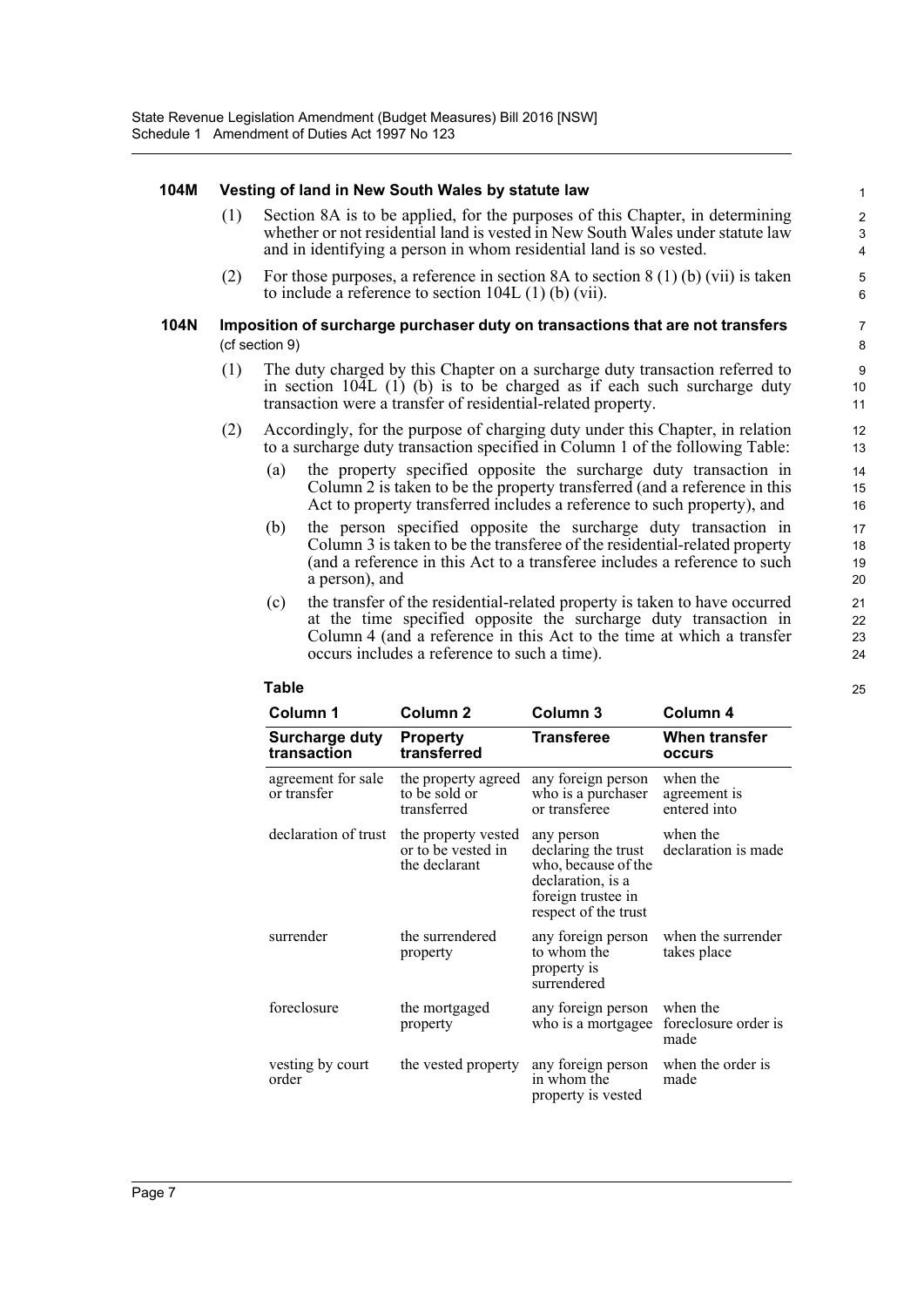| Column 1                                              | Column 2                              | Column 3                                                       | Column 4                                  |
|-------------------------------------------------------|---------------------------------------|----------------------------------------------------------------|-------------------------------------------|
| <b>Surcharge duty</b><br>transaction                  | <b>Property</b><br>transferred        | <b>Transferee</b>                                              | When transfer<br>occurs                   |
| enlargement of a<br>term in land into a<br>fee simple | the estate in fee<br>simple           | any foreign person<br>who acquires the<br>estate in fee simple | when the term is<br>enlarged              |
| vesting by statute<br>law                             | the vested land in<br>New South Wales | any foreign person<br>in whom the land is<br>vested            | when the vesting by<br>statute law occurs |
| lease                                                 | the leased property                   | any foreign person<br>who is the lessee                        | when the lease is<br>entered into         |

**Note.** See also section 104O and Part 2 of Chapter 3 for other transactions that are deemed to be transfers of residential-related property under this Chapter.

#### **104O Other transactions taken to be transfers**

- (1) Sections 9A–9C apply, subject to this section and to any other necessary modifications, for the purpose of charging surcharge purchaser duty under this Chapter.
- (2) For that purpose:
	- (a) a change in partnership arrangements that is of a kind referred to in section 9A is taken to be a transfer of a partnership interest (within the meaning of this Chapter) if the partnership has partnership property that is residential-related property, and
	- (b) a transaction of a kind referred to in section 9B in respect of an option to purchase residential land in New South Wales is taken to be a transfer of an option to purchase residential land, and
	- (c) a transaction of a kind referred to in section 9C that is a novation of an agreement for the lease of residential land in New South Wales is taken to be a transfer of residential-related property as if:
		- (i) the lessee's interest in the agreement were residential-related property, and
		- (ii) the novation of the agreement were a transfer of that residential-related property.
- (3) Surcharge purchaser duty is chargeable on any such transfer if any of the persons taken to be transferees by section 9A, 9B or 9C (as the case may be) are foreign persons.
- (4) To avoid doubt:
	- (a) this section does not affect liability for surcharge purchaser duty on a transfer of a partnership interest that occurs otherwise than because of a change in partnership arrangements, and
	- (b) a reference in this Act to a transfer of residential-related property includes a reference to a transaction taken to be a transfer by this section, and
	- (c) a reference in this Act to a surcharge duty transaction includes a reference to a transaction chargeable with surcharge purchaser duty under this section, and
	- (d) a reference in this Act to residential-related property includes, in relation to a transfer that is taken to occur under subsection (2) (c), a

34 35 36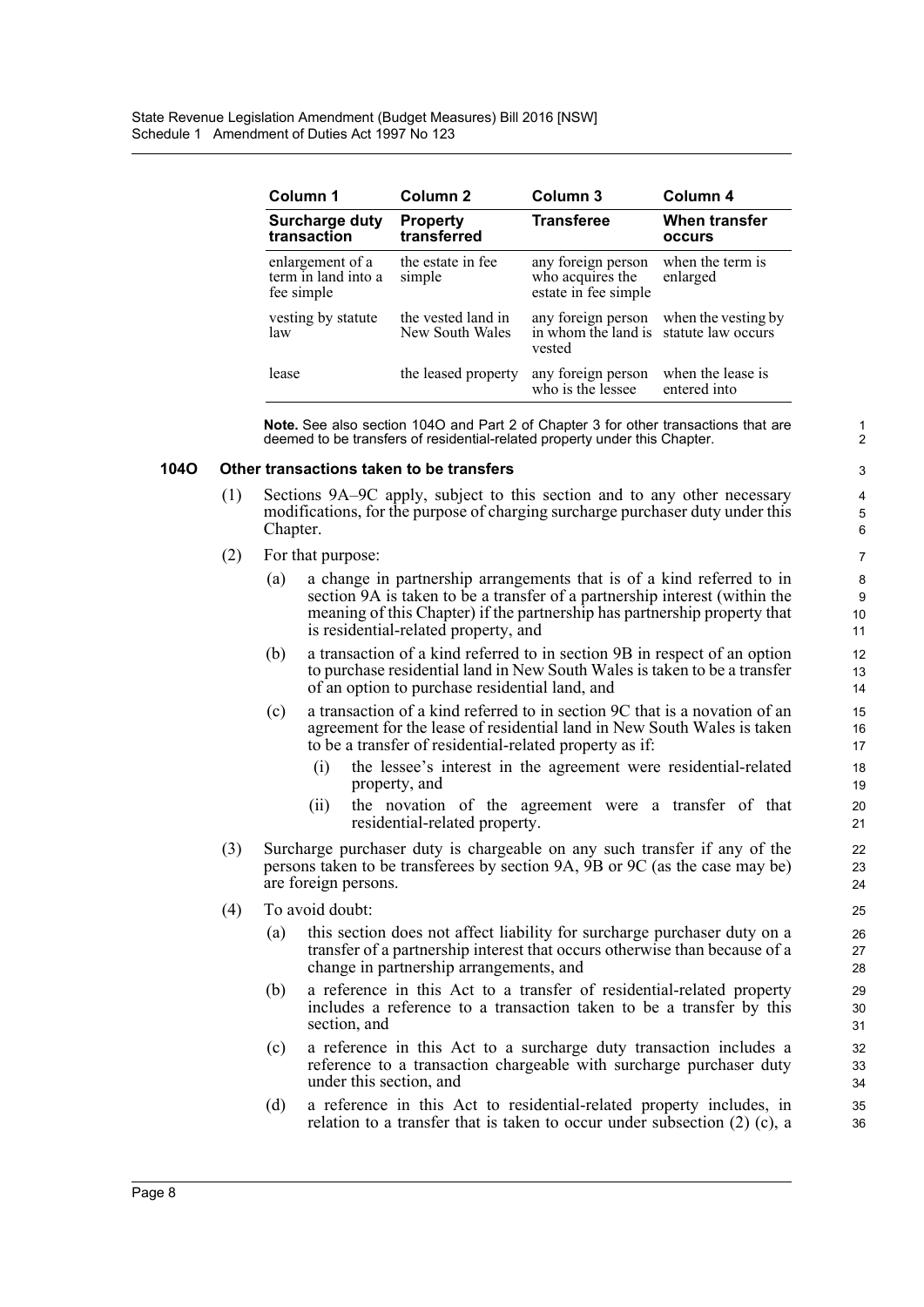|             |     |        | reference to a lessee's interest in an agreement for the lease of<br>residential land in New South Wales.                                                                                                                                                                                                                  | 1<br>2               |
|-------------|-----|--------|----------------------------------------------------------------------------------------------------------------------------------------------------------------------------------------------------------------------------------------------------------------------------------------------------------------------------|----------------------|
| 104P        |     |        | What form must a surcharge duty transaction take?                                                                                                                                                                                                                                                                          | 3                    |
|             |     |        | To avoid doubt, section 10 extends to dutiable transactions that are surcharge<br>duty transactions.                                                                                                                                                                                                                       | 4<br>5               |
| 104Q        |     |        | When does a liability for duty arise?                                                                                                                                                                                                                                                                                      | 6                    |
|             | (1) |        | Section 12 applies in respect of surcharge purchaser duty in the same way as<br>it applies in respect of duty charged by Chapter 2.                                                                                                                                                                                        | $\overline{7}$<br>8  |
|             | (2) |        | For that purpose, references in section 12 are to be read as follows:                                                                                                                                                                                                                                                      | $\boldsymbol{9}$     |
|             |     | (a)    | a reference to duty charged by Chapter 2 is to be read as a reference to<br>surcharge purchaser duty,                                                                                                                                                                                                                      | 10<br>11             |
|             |     | (b)    | a reference to dutiable property is to be read as a reference to<br>residential-related property,                                                                                                                                                                                                                          | 12<br>13             |
|             |     | (c)    | a reference to a dutiable transaction is to be read as a reference to a<br>surcharge duty transaction.                                                                                                                                                                                                                     | 14<br>15             |
| 104R        |     |        | Who is liable to pay surcharge purchaser duty? (cf section 13)                                                                                                                                                                                                                                                             | 16                   |
|             | (1) |        | The person liable to pay surcharge purchaser duty is the transferee.                                                                                                                                                                                                                                                       | 17                   |
|             | (2) | duty.  | Only transferees who are foreign persons are liable to pay surcharge purchaser                                                                                                                                                                                                                                             | 18<br>19             |
| <b>104S</b> |     |        | Liability for surcharge purchaser duty on certain trust-related transactions                                                                                                                                                                                                                                               | 20                   |
|             | (1) |        | This section applies to a surcharge duty transaction that is:                                                                                                                                                                                                                                                              | 21                   |
|             |     | (a)    | a transfer, or an agreement for the sale or transfer, of residential-related<br>property where the transferee is acquiring the residential-related<br>property in a trustee capacity, or                                                                                                                                   | 22<br>23<br>24       |
|             |     | (b)    | a declaration of trust over residential-related property by a person who,<br>because of the declaration, is a foreign trustee in respect of the trust.                                                                                                                                                                     | 25<br>26             |
|             | (2) | trust. | The transferee is only liable to pay surcharge purchaser duty on any such<br>surcharge duty transaction if the transferee is a foreign trustee in respect of the                                                                                                                                                           | 27<br>28<br>29       |
|             | (3) |        | In applying the provisions of this Chapter to a surcharge duty transaction<br>referred to in subsection $(1)$ $(a)$ , the transferee is not to be treated as a foreign<br>person unless the transferee is a foreign trustee.<br>Note. For example, a trustee who is not a foreign trustee will not be liable for surcharge | 30<br>31<br>32<br>33 |
|             |     |        | purchaser duty, even if the trustee is otherwise a foreign person.                                                                                                                                                                                                                                                         | 34                   |
| 104T        |     |        | Property purchased by apparent purchaser                                                                                                                                                                                                                                                                                   | 35                   |
|             | (1) |        | This section applies to a transfer, or an agreement for the sale or transfer, of<br>residential-related property if the Chief Commissioner is satisfied that the<br>transferee is an apparent purchaser and that the money for the purchase has<br>been or will be provided by the real purchaser.                         | 36<br>37<br>38<br>39 |
|             | (2) |        | In applying the provisions of this Chapter in relation to a transfer or agreement<br>to which this section applies:                                                                                                                                                                                                        | 40<br>41             |
|             |     | (a)    | the apparent purchaser is taken to be acquiring the residential-related<br>property in a trustee capacity, and                                                                                                                                                                                                             | 42<br>43             |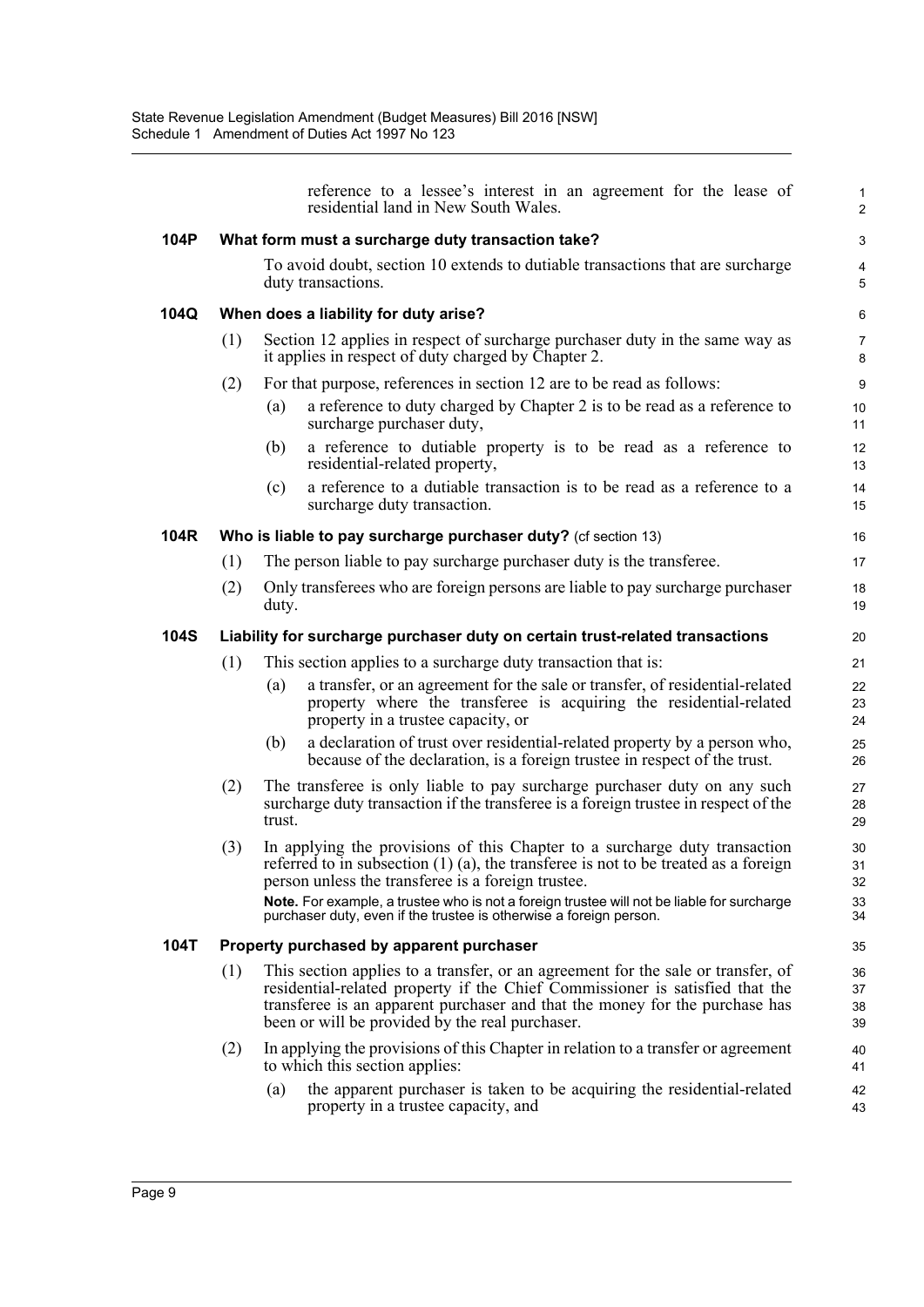|             |     | (b)                                                                                                                                                                                                                                                                                         | if any of the real purchasers are foreign persons, the apparent purchaser<br>is taken to be a foreign trustee in respect of the trust.                                                                                                                                                                                                                                                                                                                                            | $\mathbf{1}$<br>$\overline{2}$ |  |  |  |
|-------------|-----|---------------------------------------------------------------------------------------------------------------------------------------------------------------------------------------------------------------------------------------------------------------------------------------------|-----------------------------------------------------------------------------------------------------------------------------------------------------------------------------------------------------------------------------------------------------------------------------------------------------------------------------------------------------------------------------------------------------------------------------------------------------------------------------------|--------------------------------|--|--|--|
|             | (3) |                                                                                                                                                                                                                                                                                             | Accordingly, section 104S (3) applies in relation to the apparent purchaser.                                                                                                                                                                                                                                                                                                                                                                                                      | 3                              |  |  |  |
|             | (4) | For the purposes of this section, money provided by a person other than the<br>real purchaser is taken to have been provided by the real purchaser if the Chief<br>Commissioner is satisfied that the money was provided as a loan and has been<br>or will be repaid by the real purchaser. |                                                                                                                                                                                                                                                                                                                                                                                                                                                                                   |                                |  |  |  |
|             | (5) |                                                                                                                                                                                                                                                                                             | This section applies whether or not there has been a change in the legal<br>description of the residential-related property between the purchase of the<br>property by the apparent purchaser and the transfer to the real purchaser.<br>Note. For example, if the residential-related property is land, this section continues to<br>apply if there is a change in the legal description of the residential-related property as<br>a consequence of the subdivision of the land. | 8<br>9<br>10<br>11<br>12<br>13 |  |  |  |
| <b>104U</b> |     |                                                                                                                                                                                                                                                                                             | <b>Charging of duty at relevant rate</b> (cf section 19 and Part 3 of Chapter 2)                                                                                                                                                                                                                                                                                                                                                                                                  | 14                             |  |  |  |
|             | (1) |                                                                                                                                                                                                                                                                                             | Except as otherwise provided by this section, surcharge purchaser duty is to be<br>charged on the dutiable value of the residential-related property subject to the<br>surcharge duty transaction at a rate of 4% of the dutiable value of the<br>residential-related property.                                                                                                                                                                                                   | 15<br>16<br>17<br>18           |  |  |  |
|             | (2) |                                                                                                                                                                                                                                                                                             | If any of the transferees are not foreign persons, surcharge purchaser duty is to<br>be charged only on the proportion of the dutiable value of the<br>residential-related property that is the same as the proportion of the share or<br>shares in that property transferred to foreign persons.                                                                                                                                                                                 | 19<br>20<br>21<br>22           |  |  |  |
|             | (3) |                                                                                                                                                                                                                                                                                             | If the surcharge duty transaction consists of a partition and any of the<br>transferees are not foreign persons, surcharge purchaser duty is to be charged<br>only on the proportion of the dutiable value of the partition that is the same as<br>the proportion of the share or shares in the residential land transferred, or<br>agreed to be transferred, to foreign persons.                                                                                                 | 23<br>24<br>25<br>26<br>27     |  |  |  |
|             | (4) |                                                                                                                                                                                                                                                                                             | In this section:                                                                                                                                                                                                                                                                                                                                                                                                                                                                  | 28                             |  |  |  |
|             |     |                                                                                                                                                                                                                                                                                             | <i>partition</i> has the same meaning as in section 30.                                                                                                                                                                                                                                                                                                                                                                                                                           | 29                             |  |  |  |
| <b>104V</b> |     |                                                                                                                                                                                                                                                                                             | The liability of joint tenants                                                                                                                                                                                                                                                                                                                                                                                                                                                    | 30                             |  |  |  |
|             | (1) |                                                                                                                                                                                                                                                                                             | Section 14 applies in respect of surcharge purchaser duty in the same way as<br>it applies in respect of duty charged by Chapter 2.                                                                                                                                                                                                                                                                                                                                               | 31<br>32                       |  |  |  |
|             | (2) |                                                                                                                                                                                                                                                                                             | For that purpose, a reference in section 14 to duty charged by Chapter 2 is to<br>be read as a reference to surcharge purchaser duty.                                                                                                                                                                                                                                                                                                                                             | 33<br>34                       |  |  |  |
| 104W        |     |                                                                                                                                                                                                                                                                                             | When must surcharge purchaser duty be paid? (cf section 17)                                                                                                                                                                                                                                                                                                                                                                                                                       | 35                             |  |  |  |
|             |     |                                                                                                                                                                                                                                                                                             | A tax default does not occur for the purposes of the <i>Taxation Administration</i><br>Act 1996 if surcharge purchaser duty is paid within 3 months after the liability<br>to pay the duty arises.                                                                                                                                                                                                                                                                                | 36<br>37<br>38                 |  |  |  |
| 104X        |     |                                                                                                                                                                                                                                                                                             | No double surcharge purchaser duty (cf section 18)                                                                                                                                                                                                                                                                                                                                                                                                                                | 39                             |  |  |  |
|             | (1) |                                                                                                                                                                                                                                                                                             | If a surcharge duty transaction is effected by more than one instrument, one<br>instrument is to be stamped with the surcharge purchaser duty payable on the<br>surcharge duty transaction and each other instrument is not chargeable with<br>surcharge purchaser duty.                                                                                                                                                                                                          | 40<br>41<br>42<br>43           |  |  |  |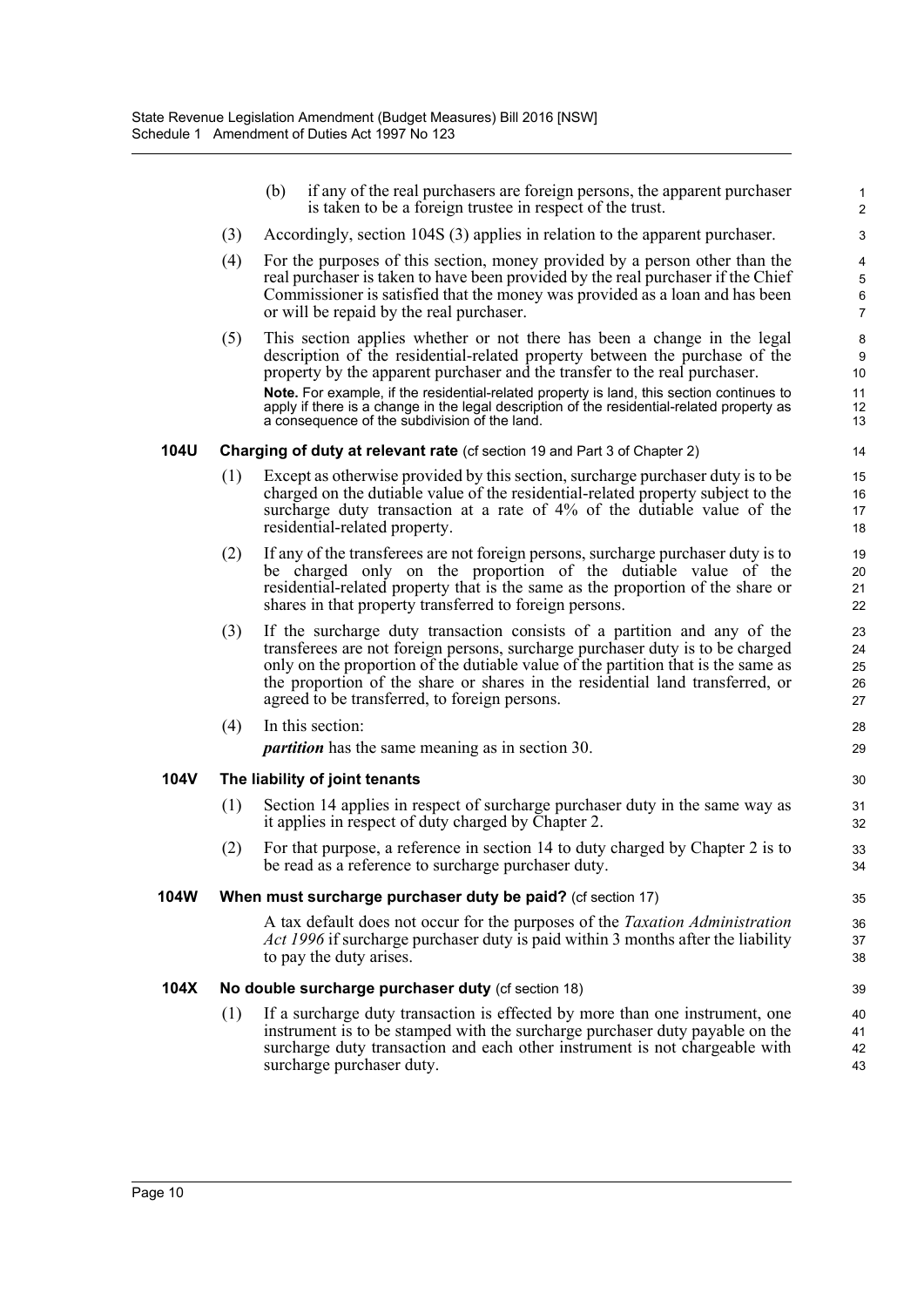| (2) | Surcharge purchaser duty is not chargeable on a transfer of residential-related<br>property made in conformity with an agreement for the sale or transfer of the<br>residential-related property if:             |                                                                                                                                                                                                                                                                                                   |                      |  |  |
|-----|------------------------------------------------------------------------------------------------------------------------------------------------------------------------------------------------------------------|---------------------------------------------------------------------------------------------------------------------------------------------------------------------------------------------------------------------------------------------------------------------------------------------------|----------------------|--|--|
|     | (a)                                                                                                                                                                                                              | surcharge purchaser duty has been paid on the agreement, and                                                                                                                                                                                                                                      | 4                    |  |  |
|     | (b)                                                                                                                                                                                                              | no surcharge purchaser duty is chargeable under section 104Y on the<br>transfer.                                                                                                                                                                                                                  | 5<br>$\,6\,$         |  |  |
| (3) | Surcharge purchaser duty is not chargeable on a transfer of residential-related<br>property that is not made in conformity with an agreement for the sale or<br>transfer of the residential-related property if: |                                                                                                                                                                                                                                                                                                   |                      |  |  |
|     | (a)                                                                                                                                                                                                              | surcharge purchaser duty has been paid on the agreement, and                                                                                                                                                                                                                                      | 10                   |  |  |
|     | (b)                                                                                                                                                                                                              | no surcharge purchaser duty is chargeable under section 104Y on the<br>transfer, and                                                                                                                                                                                                              | 11<br>12             |  |  |
|     | (c)                                                                                                                                                                                                              | the transfer would be in conformity with the agreement if the transferee<br>was the purchaser under the agreement, and                                                                                                                                                                            | 13<br>14             |  |  |
|     | (d)                                                                                                                                                                                                              | the transfer occurs at the same time as, or proximately with, the<br>completion or settlement of the agreement, and                                                                                                                                                                               | 15<br>16             |  |  |
|     | (e)                                                                                                                                                                                                              | at the time the agreement was entered into, and at the completion or<br>settlement of the agreement:                                                                                                                                                                                              | 17<br>18             |  |  |
|     |                                                                                                                                                                                                                  | (i)<br>the purchaser under the agreement and the transferee under the<br>related<br>transfer<br>persons,<br>except<br>provided<br>by<br>are<br>as<br>subparagraph (ii), or                                                                                                                        | 19<br>20<br>21       |  |  |
|     |                                                                                                                                                                                                                  | if the purchaser purchased as a trustee, the transferee and the<br>(ii)<br>beneficiary are related persons.                                                                                                                                                                                       | 22<br>23             |  |  |
| (4) |                                                                                                                                                                                                                  | Surcharge purchaser duty is not chargeable on a transfer to a trustee of<br>residential-related property subject to a declaration of trust if surcharge<br>purchaser duty has been paid on the declaration of trust in respect of the same<br>residential-related property.                       | 24<br>25<br>26<br>27 |  |  |
| (5) |                                                                                                                                                                                                                  | Surcharge purchaser duty is not chargeable on a transfer of residential-related<br>property as a consequence of a foreclosure order if surcharge purchaser duty<br>has been paid on the foreclosure.                                                                                              | 28<br>29<br>30       |  |  |
| (6) |                                                                                                                                                                                                                  | Surcharge purchaser duty is not chargeable on a declaration of trust that<br>declares the same trusts as those upon and subject to which the same<br>residential-related property was transferred to the person declaring the trust if<br>surcharge purchaser duty has been paid on the transfer. | 31<br>32<br>33<br>34 |  |  |
| (7) |                                                                                                                                                                                                                  | Surcharge purchaser duty is not chargeable on a declaration of trust if the<br>Chief Commissioner is satisfied that:                                                                                                                                                                              | 35<br>36             |  |  |
|     | (a)                                                                                                                                                                                                              | the declaration of trust supersedes another declaration of trust in respect<br>of which surcharge purchaser duty has been paid and declares the same<br>trusts as were declared under the superseded declaration of trust, and                                                                    | 37<br>38<br>39       |  |  |
|     | (b)                                                                                                                                                                                                              | the beneficiary under the declaration of trust is the same as under the<br>superseded declaration of trust, and                                                                                                                                                                                   | 40<br>41             |  |  |
|     | (c)                                                                                                                                                                                                              | the residential-related property subject to the declaration of trust:                                                                                                                                                                                                                             | 42                   |  |  |
|     |                                                                                                                                                                                                                  | is wholly or substantially the same as the property that was the<br>(i)<br>subject of the superseded declaration of trust at the time of the<br>declaration of the superseded declaration of trust, or                                                                                            | 43<br>44<br>45       |  |  |
|     |                                                                                                                                                                                                                  | represents the proceeds of re-investment of property that was the<br>(ii)<br>subject of the superseded declaration of trust at the time of the<br>declaration of the superseded declaration of trust, or                                                                                          | 46<br>47<br>48       |  |  |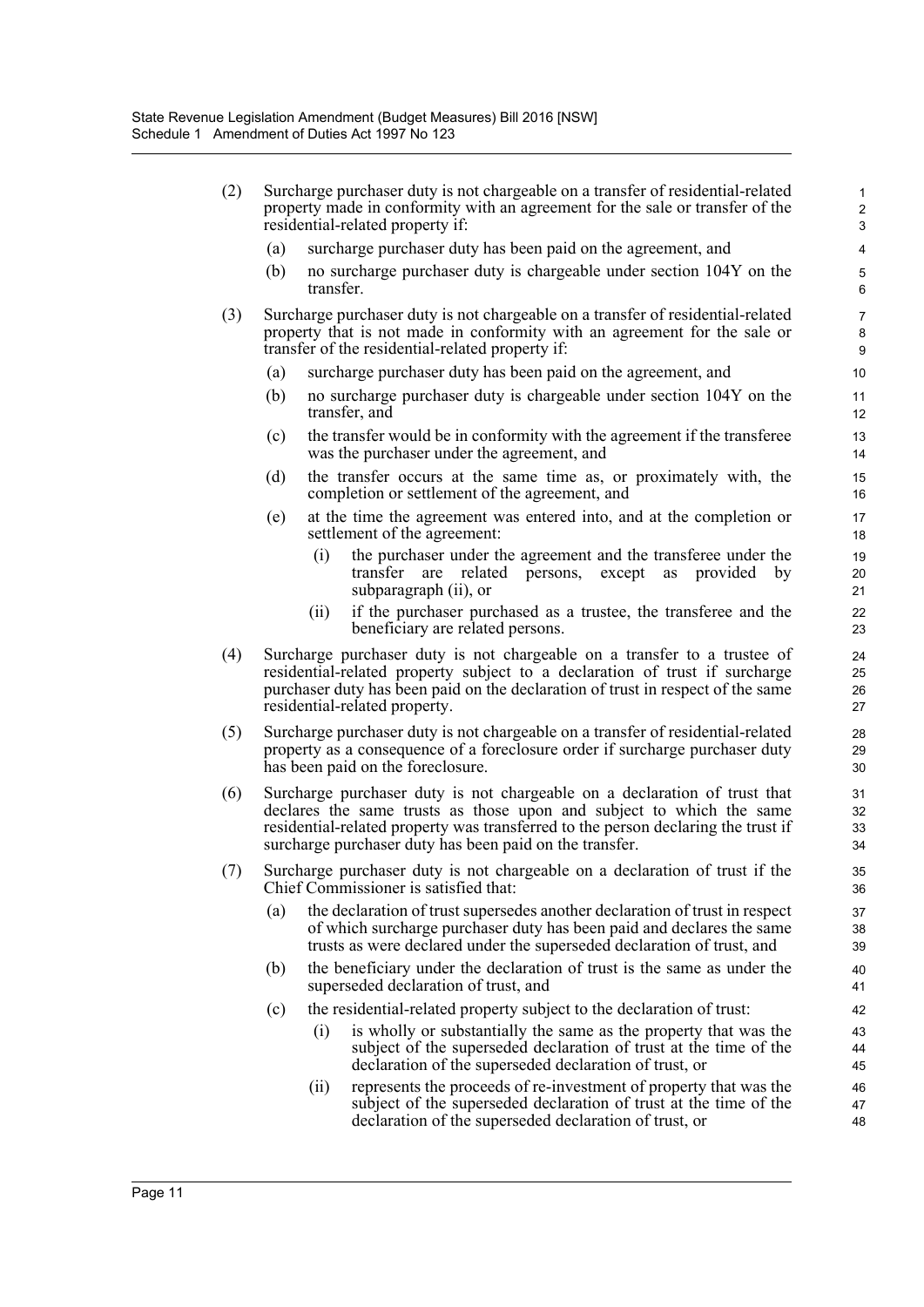(iii) is property to which both subparagraphs (i) and (ii) apply.

24

(8) Despite subsection (1), if a single surcharge duty transaction is effected by more than one electronic registry instrument, it is sufficient that one of those instruments is duly stamped with the duty chargeable on the surcharge duty transaction. **Note.** See section 290.

#### **104Y Change in proportion of share transferred to foreign persons**

- (1) If the share or shares in the residential-related property agreed to be sold or transferred to foreign persons are less than the share or shares actually transferred to foreign persons, surcharge purchaser duty is to be charged on the additional proportion of the share or shares transferred to foreign persons.
- (2) If the share or shares in the residential-related property agreed to be sold or transferred to foreign persons exceed the share or shares actually transferred to foreign persons under the transfer and surcharge purchaser duty was paid on the agreement:
	- (a) surcharge purchaser duty is not chargeable on the transfer, and
	- (b) the Chief Commissioner is to reassess the agreement, by calculating the surcharge purchaser duty chargeable in proportion to the share or shares in the residential-related property actually transferred to foreign persons, and refund any excess surcharge purchaser duty paid.

**Note.** Section 104ZF provides for a full refund in cases where no surcharge purchaser duty is payable on the actual transfer because the transferees are no longer foreign persons.

### **Part 2 Dutiable value**

### **104Z What is the "dutiable value" of residential-related property?** (cf section 21)

- (1) Part 2 of Chapter 2 applies, subject to this Part and to any other necessary modifications, in respect of surcharge duty transactions and surcharge purchaser duty in the same way as it applies in respect of dutiable transactions and the duty chargeable under Chapter 2.
- (2) For the purposes of this Chapter, references in Part 2 of Chapter 2 are to be read as follows:
	- (a) a reference to a dutiable transaction is to be read as a reference to a surcharge duty transaction,
	- (b) a reference to dutiable property is to be read as a reference to residential-related property,
	- (c) a reference to duty chargeable under Chapter 2 or to ad valorem duty is to be read as a reference to surcharge purchaser duty.
- (3) Sections 21 (3) and (4), 25, 26, 28, 29 and 30 (5) do not apply in respect of surcharge duty transactions.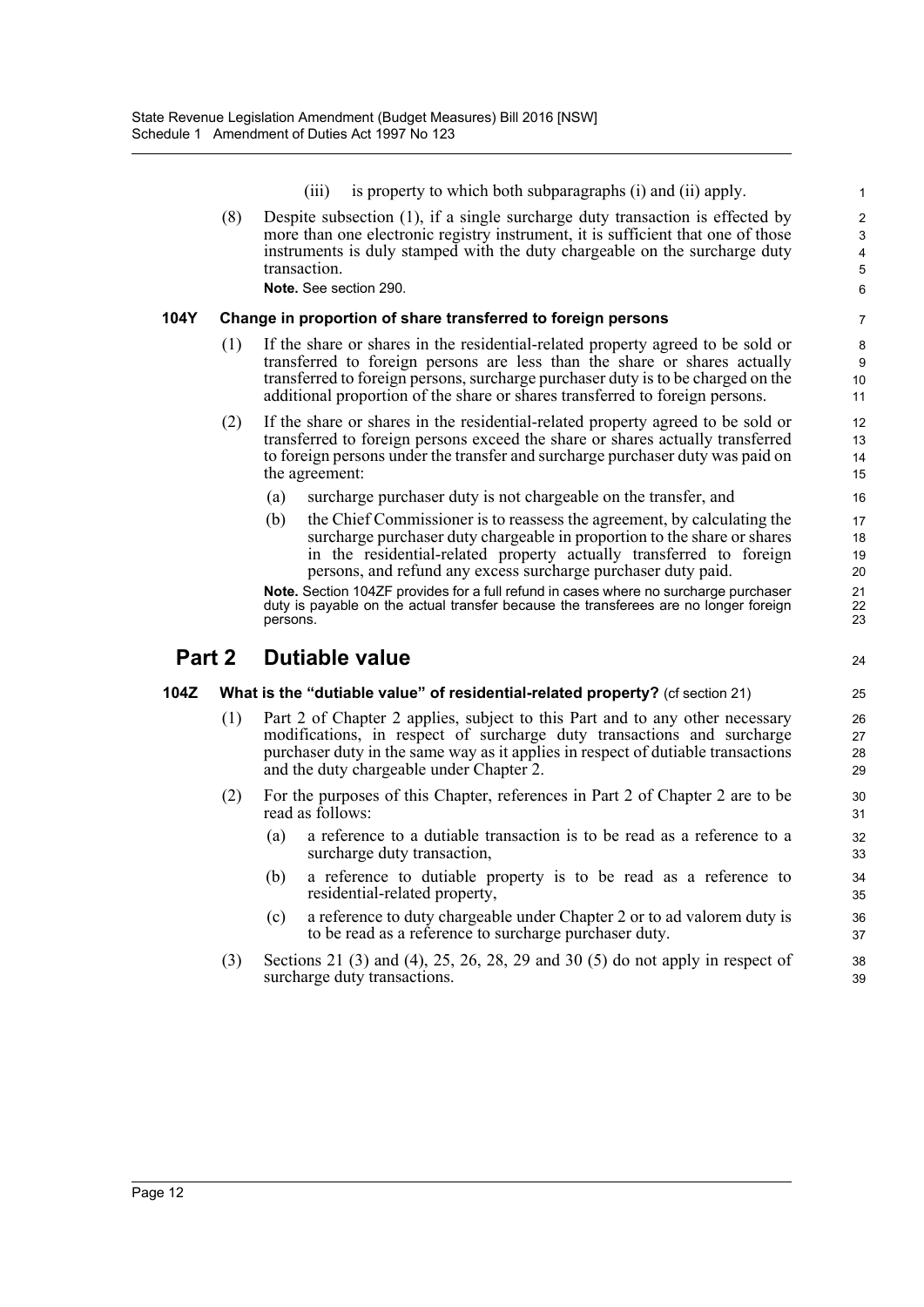#### **104ZA What is the "dutiable value" of a partnership interest?** (cf section 29) The dutiable value of a partnership interest (*DV*) is to be determined in accordance with the following formula: where: *A* is the value of the partnership interest, or so much of the consideration for the surcharge duty transaction as relates to the partnership interest, whichever is the greater, and *X* is the unencumbered value of all residential-related property of the partnership, and *Y* is the unencumbered value of all assets of the partnership. **104ZB Reduction of dutiable value of land used for non-residential purposes** (1) If the Chief Commissioner is satisfied that the residential land to which the residential-related property relates is used for purposes other than residential purposes, the duty chargeable under this Chapter is to be calculated after reducing the dutiable value of the residential-related property by the apportionment factor. (2) The apportionment factor is: (a) if the land is mixed development land or mixed use land and there is an apportionment factor entered in the Register of Land Values in respect of the land value of the land under Division 5 or 5A of Part 1B of the *Valuation of Land Act 1916*—that apportionment factor, or (b) if paragraph (a) is not applicable—such other apportionment factor as the Chief Commissioner considers fair and reasonable to reflect the use of the land for non-residential purposes, subject to subsections (3) and (4). (3) If there is no apportionment factor entered in the Register of Land Values in respect of the land value of the land, and the land is mixed development land or mixed use land, the Chief Commissioner may request the Valuer-General to determine the apportionment factor in respect of the land concerned. (4) If a request is made under subsection (3): (a) the Valuer-General must determine the apportionment factor concerned and enter it in the Register of Land Values under the *Valuation of Land Act 1916*, and (b) that apportionment factor is to be applied in respect of the residential land. **Note.** Divisions 5 and 5A of Part 1B of the *Valuation of Land Act 1916* allow objections to be made against the amount of an apportionment factor. (5) In this section: *mixed development land* has the same meaning as in Division 5 of Part 1B of the *Valuation of Land Act 1916*. *mixed use land* has the same meaning as in Division 5A of Part 1B of the *Valuation of Land Act 1916*. 1  $\overline{2}$ 3  $DV = A \times \frac{X}{Y}$ 4 5 6 7 8 9 10 11 12 13 14 15 16 17 18 19 20 21 22 23 24 25 26 27 28 29 30 31 32 33 34 35 36 37 38 39 40 41 42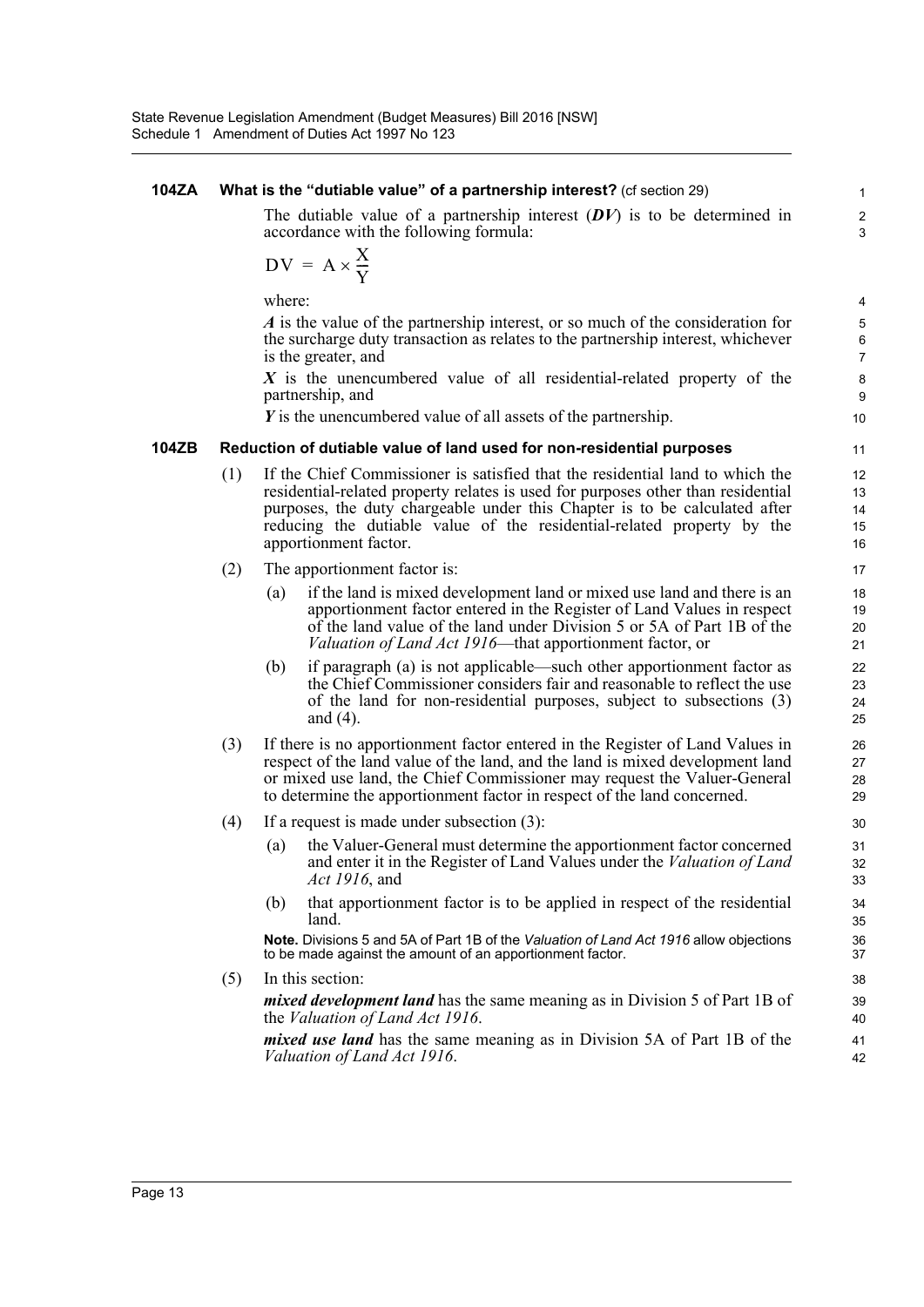#### **104ZC Transfer of property subject to a statutory trust to a beneficial owner** (cf section 56A)

(1) This section applies if residential-related property that is vested in a person as trustee of a statutory trust as a consequence of the making of an order under section 66G of the *Conveyancing Act 1919* is transferred or agreed to be transferred by the trustee to one or more of the beneficial owners of the residential-related property who are foreign persons.

35

- (2) For the purposes of calculating surcharge purchaser duty on the vesting of the residential-related property, the dutiable value of the residential-related property is to be calculated by deducting from the unencumbered value of the residential-related property or the consideration for the transfer or agreement, whichever is the greater, the proportion of that amount that is the same as the proportion of any foreign transferee's beneficial interest in the residential-related property immediately before the transfer or agreement.
- (3) A reference in this section to a foreign transferee is a reference to a transferee who is a foreign person.

### **104ZD Deceased estates where trusts under will are varied** (cf section 63 (2) and (2A))

- (1) This section applies if a transfer of residential-related property is made by a legal personal representative of a deceased person to a foreign beneficiary under an agreement (whether or not in writing) between the foreign beneficiary and one or more other beneficiaries to vary the trusts contained in a will of the deceased person or arising on intestacy.
- (2) For the purposes of calculating surcharge purchaser duty on the transfer, the dutiable value of the residential-related property is to be reduced by the portion of the dutiable value that is referable to the residential-related property to which the foreign beneficiary had an entitlement arising under the trusts contained in the will or arising on intestacy.
- (3) A transmission application made in respect of residential-related property by a beneficiary under a will, with the consent of the legal personal representative of a deceased person, is taken, for the purposes of this section, to be a transfer of residential-related property by the legal personal representative to the beneficiary.
- (4) In this section: *foreign beneficiary* means a beneficiary who is a foreign person.

## **Part 3 Refunds and special provisions**

### **104ZE Cancelled agreements and transfers**

- (1) The following transactions are not liable to surcharge purchaser duty if they are not liable to duty under Chapter 2 because of section 50 or 50A:
	- (a) an agreement for the sale or transfer of residential-related property that is cancelled (within the meaning of section 50),
	- (b) a transfer of residential-related property that is effected by a written instrument.
- (2) Section 50 (2) extends to surcharge purchaser duty that has been paid on an agreement that is not liable to surcharge purchaser duty because of this section.
- (3) Section 50A (2) and (3) extend to surcharge purchaser duty that has been paid on a transfer that is not liable to surcharge purchaser duty because of this 45 46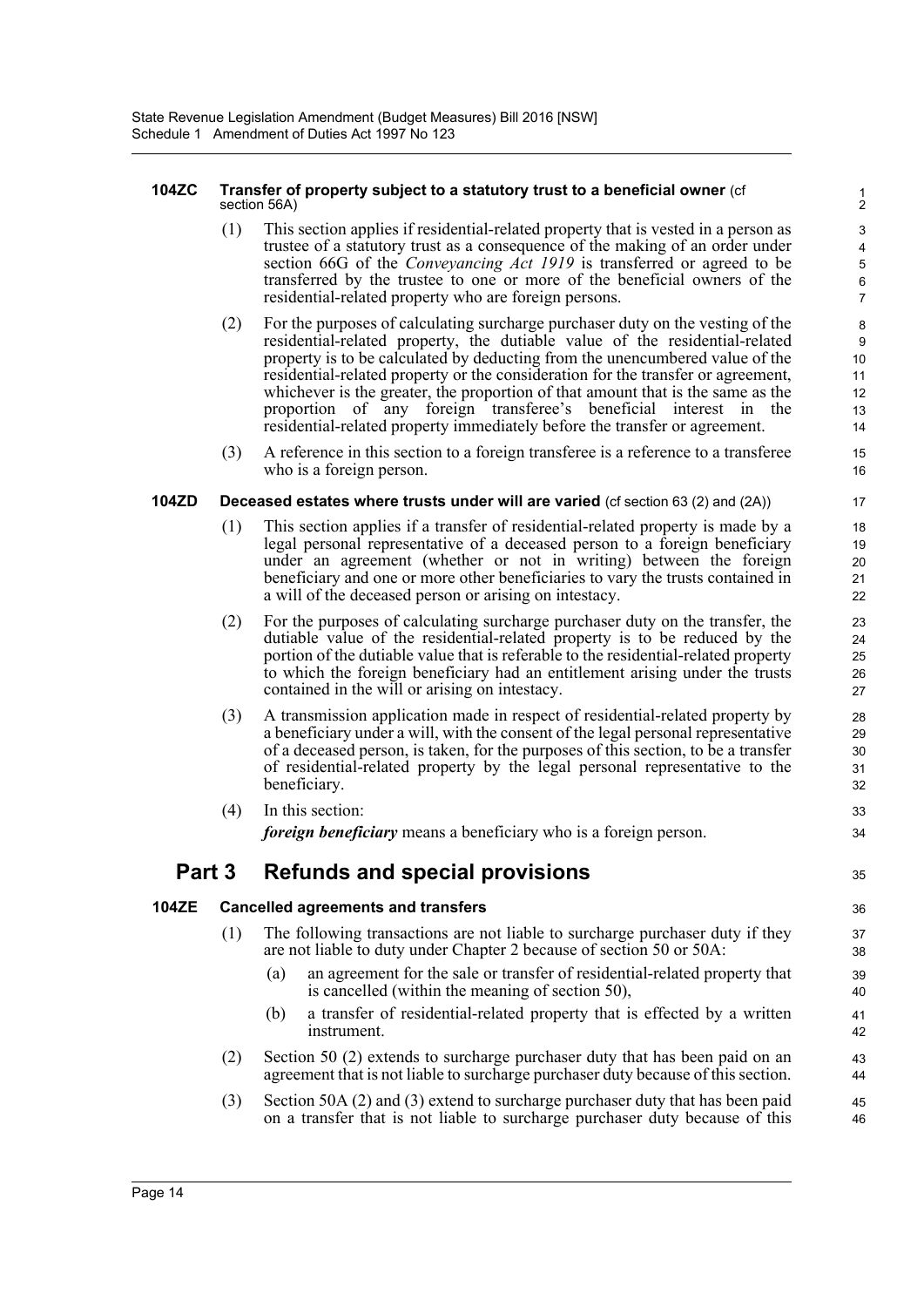section and to any transfer instrument in respect of which the application for a refund is made.

1 2

#### **104ZF Refund if property transferred to persons who are no longer foreign on transfer**

If surcharge purchaser duty has been paid on an agreement for the sale or transfer of residential-related property and the Chief Commissioner is satisfied that none of the transferees in respect of a transfer made in conformity or partial conformity with the agreement are foreign persons, the Chief Commissioner must reassess and refund that duty if an application is made within 5 years of the initial assessment.

#### **104ZG Transfers back from a nominee**

The Chief Commissioner must reassess, and refund any surcharge purchaser duty paid on, an initial transfer to a trustee referred to in section 56 (2) if the Chief Commissioner is required by that subsection to reassess, and refund any duty under Chapter 2 paid on, the initial transfer.

#### **104ZH Break-up of marriages, de facto relationships or domestic relationships**

The Chief Commissioner must reassess, and refund any surcharge purchaser duty paid on, a transfer or agreement referred to in section 68 (4), (4AA) or (4A) if the Chief Commissioner is required by that subsection to reassess, and refund any duty under Chapter 2 paid on, the transfer or agreement.

#### **104ZI Possessory applications**

- (1) A possessory application under the *Real Property Act 1900* in respect of residential land that is chargeable with ad valorem duty under Chapter 2 because of section 52 is chargeable with surcharge purchaser duty, as a transfer of the land, if any of the applicants are foreign persons.
- (2) For that purpose:
	- (a) the dutiable value of the land is the land value of the land within the meaning of the *Valuation of Land Act 1916*, and
	- (b) applicants who are foreign persons are liable to pay the surcharge purchaser duty.

### **104ZJ Applications to bring land under Real Property Act 1900**

- (1) An application to bring residential land under the *Real Property Act 1900* that is chargeable with ad valorem duty under Chapter 2 because of section 53 is chargeable with surcharge purchaser duty if any of the persons liable to pay duty under Chapter 2 on the application are foreign persons.
- (2) The surcharge purchaser duty chargeable is to be determined by applying section 53 as if a reference in that section to duty or ad valorem duty were a reference to surcharge purchaser duty.
- (3) Any foreign persons liable to pay duty under Chapter 2 on the application are liable to pay the surcharge purchaser duty.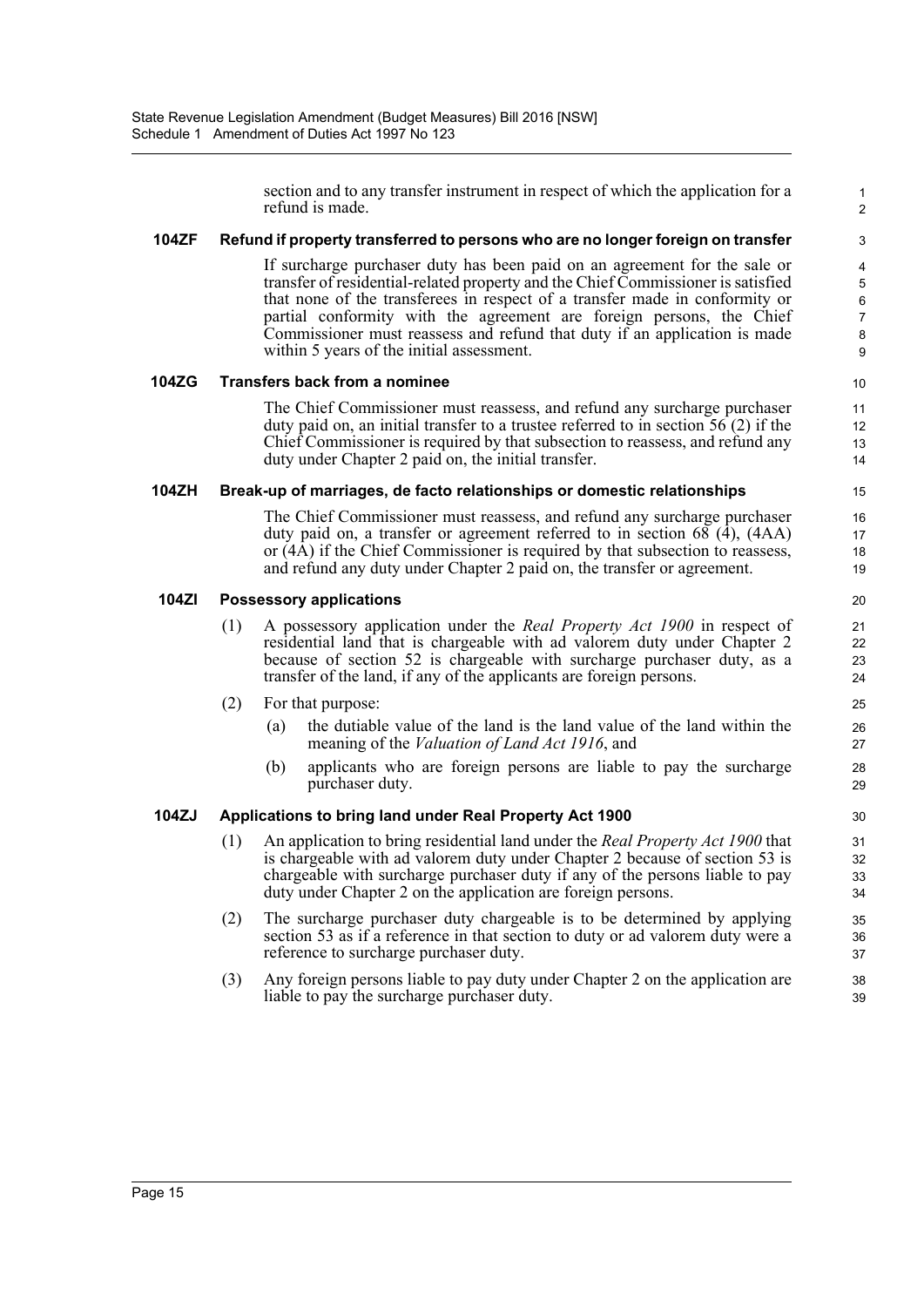## **Part 4 Exemptions and concessions**

| 104ZK        |     | Transactions exempt from ad valorem duty under Chapter 2                                                                                                                                                                                                                                                                    | $\overline{\mathbf{c}}$                |
|--------------|-----|-----------------------------------------------------------------------------------------------------------------------------------------------------------------------------------------------------------------------------------------------------------------------------------------------------------------------------|----------------------------------------|
|              | (1) | Subject to this Part, no surcharge purchaser duty is chargeable on a surcharge<br>duty transaction if:                                                                                                                                                                                                                      | 3<br>4                                 |
|              |     | ad valorem duty is not chargeable on the transaction as a dutiable<br>(a)<br>transaction under Chapter 2 because of any of the provisions of Parts 6<br>and 7 of that Chapter (other than sections 55, 57, 62, 62A and 62B), or                                                                                             | $\mathbf 5$<br>$\,6$<br>$\overline{7}$ |
|              |     | the transaction is a relevant transfer to which section 61 applies, or<br>(b)                                                                                                                                                                                                                                               | 8                                      |
|              |     | the transaction is a dutiable transaction to which section 62 applies, or<br>(c)                                                                                                                                                                                                                                            | 9                                      |
|              |     | (d)<br>the transaction is a transfer, an agreement for the sale or transfer, of<br>residential-related property and a duty concession is granted under<br>Division 5 of Part 8 of Chapter 2 in respect of the transaction.                                                                                                  | 10<br>11<br>12                         |
|              | (2) | To avoid doubt, the exemptions and concessions provided for in Part 8 of<br>Chapter 2 do not (except as provided by subsection $(1)(d)$ ) extend to surcharge<br>duty transactions.                                                                                                                                         | 13<br>14<br>15                         |
| <b>104ZL</b> |     | <b>Change in trustees</b>                                                                                                                                                                                                                                                                                                   | 16                                     |
|              | (1) | This section applies to a surcharge duty transaction if:                                                                                                                                                                                                                                                                    | 17                                     |
|              |     | the transaction is a transfer of residential-related property to a person as<br>(a)<br>a consequence of the retirement of a trustee or the appointment of a new<br>trustee, and                                                                                                                                             | 18<br>19<br>20                         |
|              |     | as a consequence of section $54$ (3), the transfer is chargeable with the<br>(b)<br>same duty under Chapter 2 as a transfer to a beneficiary under and in<br>conformity with the trusts subject to which the property is held.                                                                                              | 21<br>22<br>23                         |
|              | (2) | Surcharge purchaser duty is chargeable on the surcharge duty transaction if ad<br>valorem duty is chargeable on the transaction as a dutiable transaction.                                                                                                                                                                  | 24<br>25                               |
| <b>104ZM</b> |     | Reduction of duty on transactions involving apparent purchasers                                                                                                                                                                                                                                                             | 26                                     |
|              | (1) | Any surcharge purchaser duty chargeable on a declaration of trust to which<br>section 55 $(1)$ (a) applies is to be reduced by the amount of surcharge purchaser<br>duty (if any) paid on the transfer, or agreement for the sale or transfer, of the<br>identified residential-related property to the apparent purchaser. | 27<br>28<br>29<br>30                   |
|              | (2) | Any surcharge purchaser duty chargeable on a transfer to which<br>section 55 $(1)$ (b) applies from an apparent purchaser to the real purchaser is<br>to be reduced by the amount of surcharge purchaser duty (if any) paid on:                                                                                             | 31<br>32<br>33                         |
|              |     | any declaration of trust to which section 55 $(1)$ (a) applies made by the<br>(a)<br>apparent purchaser in respect of the residential-related property, and                                                                                                                                                                 | 34<br>35                               |
|              |     | the transfer, or agreement for the sale or transfer, to the apparent<br>(b)<br>purchaser.                                                                                                                                                                                                                                   | 36<br>37                               |
| <b>104ZN</b> |     | <b>Exemption for property passing to beneficiaries (cf section 57)</b>                                                                                                                                                                                                                                                      | 38                                     |
|              | (1) | No surcharge purchaser duty is chargeable on a transfer for no consideration<br>of residential-related property to a beneficiary made under and in conformity<br>with the trusts contained in a declaration of trust, subject to subsections (2)<br>and $(3)$ .                                                             | 39<br>40<br>41<br>42                   |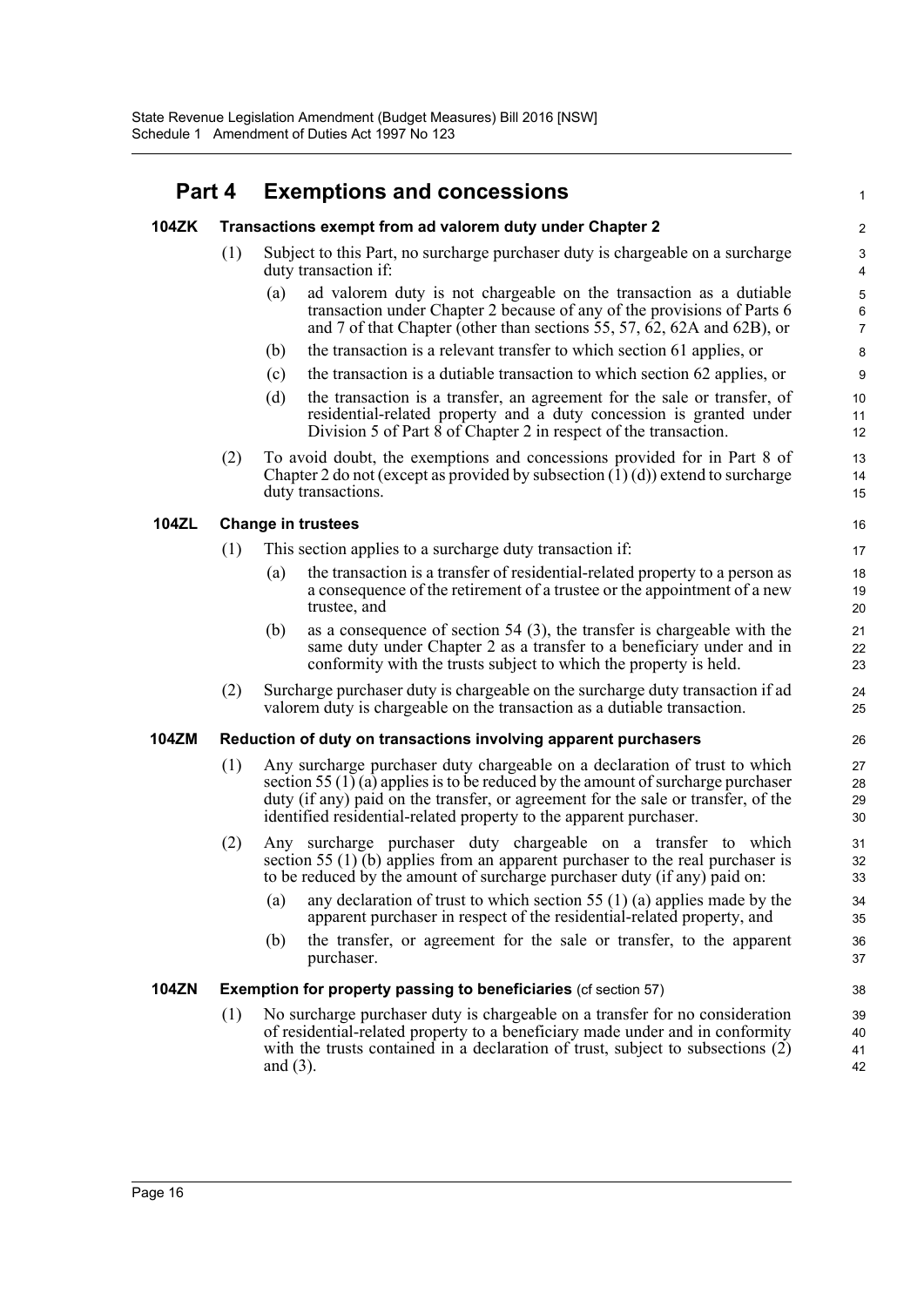|              | (2) | Subsection (1) applies only to the extent that the property being transferred is<br>property that the Chief Commissioner is satisfied is:                                                                                                                                                                                                                                                      | 1<br>$\overline{\mathbf{c}}$ |
|--------------|-----|------------------------------------------------------------------------------------------------------------------------------------------------------------------------------------------------------------------------------------------------------------------------------------------------------------------------------------------------------------------------------------------------|------------------------------|
|              |     | (a)<br>wholly or substantially the same as the property the subject of the<br>declaration of trust and that:                                                                                                                                                                                                                                                                                   | 3<br>4                       |
|              |     | (i)<br>any surcharge purchaser duty has been paid on the declaration of<br>trust over that property, or                                                                                                                                                                                                                                                                                        | 5<br>6                       |
|              |     | the declaration of trust is exempt from surcharge purchaser duty,<br>(ii)<br><sub>or</sub>                                                                                                                                                                                                                                                                                                     | $\overline{7}$<br>8          |
|              |     | (b)<br>dutiable property representing the proceeds of re-investment of<br>property referred to in paragraph (a), or                                                                                                                                                                                                                                                                            | 9<br>10                      |
|              |     | property to which both paragraphs (a) and (b) apply.<br>(c)                                                                                                                                                                                                                                                                                                                                    | 11                           |
|              | (3) | Subsection (1) applies only if the transferee was a beneficiary at the time at<br>which duty became chargeable on the declaration of trust.                                                                                                                                                                                                                                                    | 12<br>13                     |
| 104ZO        |     | Reduction of duty on transfers made on exercise of option to purchase land<br>(cf section 64D)                                                                                                                                                                                                                                                                                                 | 14<br>15                     |
|              |     | The surcharge purchaser duty chargeable on a transfer of residential land in<br>New South Wales that occurs as a consequence of the exercise of an option to<br>purchase the land is to be reduced by the amount of surcharge purchaser duty<br>(if any) paid on the transfer of the option to the transferee.                                                                                 | 16<br>17<br>18<br>19         |
| Part 5       |     | <b>Stamping and enforcement</b>                                                                                                                                                                                                                                                                                                                                                                | 20                           |
| 104ZP        |     | Definition of "purchaser duty"                                                                                                                                                                                                                                                                                                                                                                 | 21                           |
|              |     | For the purposes of this Part, <i>purchaser duty</i> is the duty (if any) payable in<br>respect of a dutiable transaction under Chapter 2.                                                                                                                                                                                                                                                     | 22<br>23                     |
| 104ZQ        |     | Stamping and endorsement of surcharge duty transactions                                                                                                                                                                                                                                                                                                                                        | 24                           |
|              | (1) | If an instrument that effects or evidences a dutiable transaction that is also a<br>surcharge duty transaction is stamped under this Act to indicate payment of<br>duty, it must be stamped in a manner approved by the Chief Commissioner to<br>indicate that surcharge purchaser duty has been paid.                                                                                         | 25<br>26<br>27<br>28         |
|              | (2) | If an instrument that effects or evidences a dutiable transaction that is also a<br>surcharge duty transaction is endorsed under this Act to indicate payment of<br>duty, it must be endorsed in a manner approved by the Chief Commissioner to<br>indicate that surcharge purchaser duty has been paid.<br>Note. See section 289A, which allows stamping to occur by means of an endorsement. | 29<br>30<br>31<br>32<br>33   |
|              | (3) | An instrument that effects or evidences a dutiable transaction that is also a<br>surcharge duty transaction is not duly stamped unless it is stamped or endorsed<br>in accordance with this section.                                                                                                                                                                                           | 34<br>35<br>36               |
| <b>104ZR</b> |     | Stamping of surcharge duty transactions not chargeable with duty                                                                                                                                                                                                                                                                                                                               | 37                           |
|              | (1) | If a surcharge duty transaction is not chargeable with surcharge purchaser<br>duty, an instrument that effects or evidences the surcharge duty transaction<br>must be stamped in a manner approved by the Chief Commissioner to indicate<br>that the transaction is not chargeable with surcharge purchaser duty.                                                                              | 38<br>39<br>40<br>41         |
|              | (2) | If a surcharge duty transaction is not chargeable with purchaser duty, an<br>instrument that effects or evidences the transaction must be stamped in a                                                                                                                                                                                                                                         | 42<br>43                     |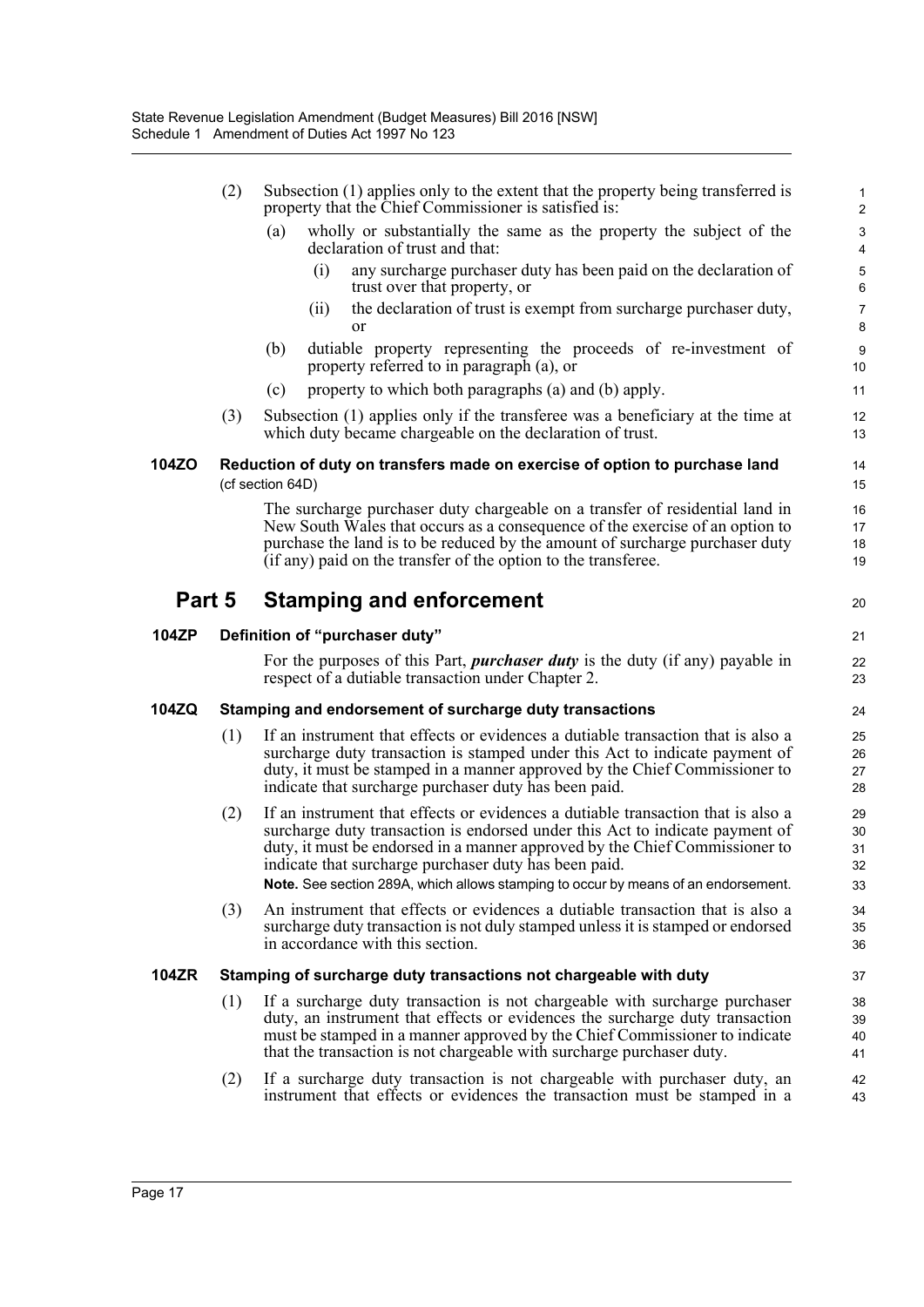manner approved by the Chief Commissioner to indicate that the transaction is not chargeable with purchaser duty. **Note.** See section 301 in relation to the registration of an instrument that effects or evidences a surcharge duty transaction. **104ZS Interim payment of duty** (1) In this section: *relevant dutiable transaction* means an agreement for sale or transfer that is a dutiable transaction. *relevant surcharge duty transaction* means an agreement for sale or transfer that is a surcharge duty transaction. (2) Section 49 applies in respect of residential-related property subject to a relevant surcharge duty transaction in the same way as it applies in respect of dutiable property subject to a relevant dutiable transaction. (3) For that purpose, references in section 49 are to be read as follows: (a) a reference to the dutiable value of dutiable property is to be read as a reference to the dutiable value of residential-related property, determined in accordance with this Chapter, (b) a reference to duty is to be read as a reference to surcharge purchaser duty. **104ZT Duplicates or counterparts** The duty chargeable under section 271 in respect of a duplicate or counterpart of an instrument is not payable in respect of any duplicate or counterpart of an instrument that effects or evidences a surcharge duty transaction. **[15] Section 105 Introduction and overview** Insert at the end of section 105: (2) This Chapter also charges duty on certain transactions involving foreign persons that are not "surcharge duty transactions" under Chapter 2A, at the same rate under that Chapter as for a transfer of residential-related property to a foreign person. **[16] Section 106 Definitions** Insert in alphabetical order: *residential land* has the same meaning as in Chapter 2A. **[17] Section 107 Assignment of rights under call option dutiable as transfer** Insert "The duty chargeable on that assignment is referred to in this Part as *call option assignment duty*." after "concerned." in section 107 (1). **[18] Section 107 (1A)** Insert after section 107 (1): (1A) Duty under Chapter 2A is also chargeable on the assignment if A is a foreign person and the dutiable property concerned is residential-related property. The duty chargeable on that assignment is additional to call option assignment duty and is referred to in this Part as *surcharge call option assignment duty*. 1 2 3 4 5 6 7 8 9 10 11 12 13 14 15 16 17 18 19  $20$ 21 22 23 24 25 26 27 28 29 30 31 32 33 34 35 36 37 38 39 40 41 42

43

### **[19] Section 107 (4)**

Omit "duty". Insert instead "call option assignment duty".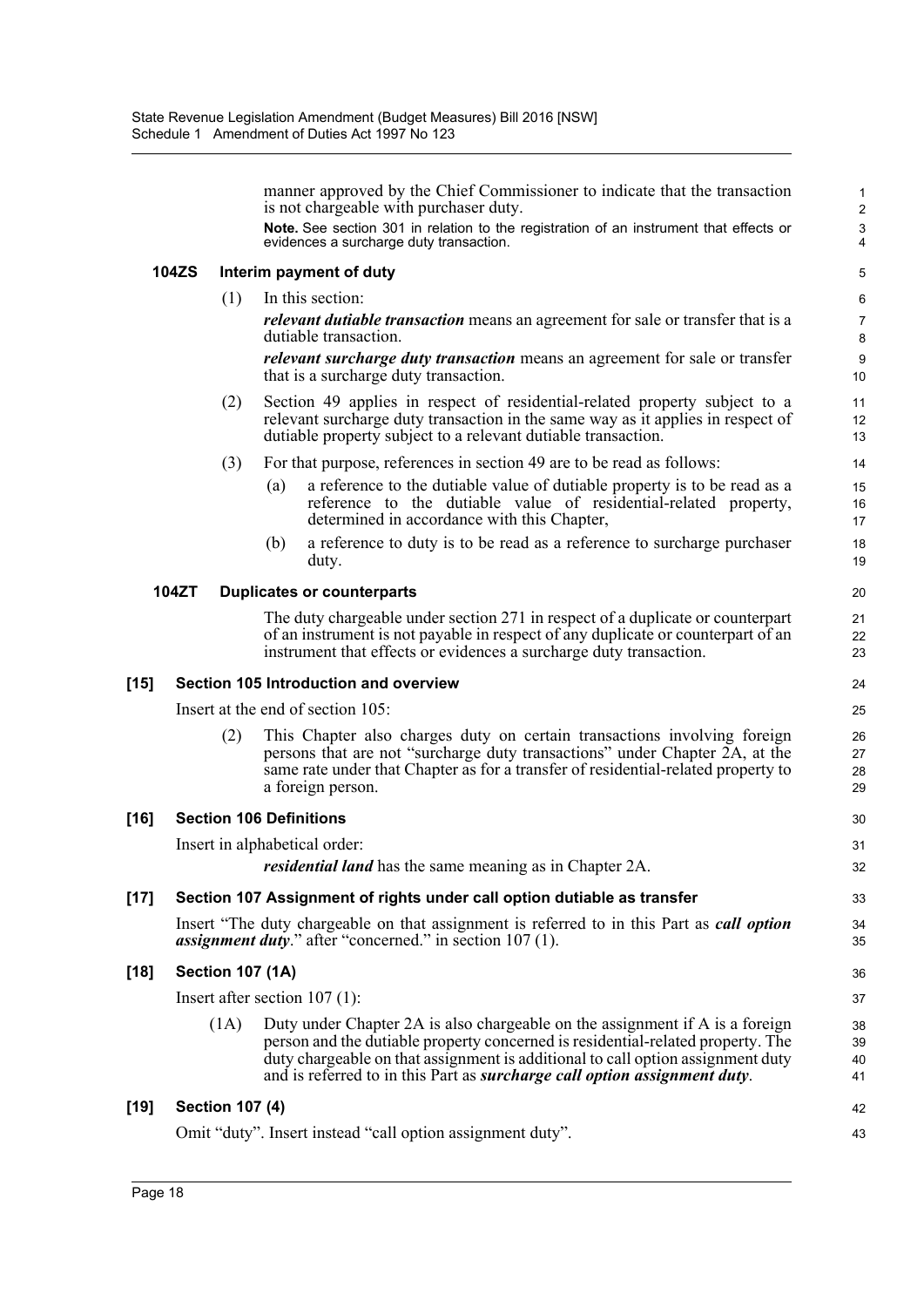| $[20]$ |      | <b>Section 107 (4A)</b>                                                                                                                                  |                                                                                                                                                                                                                                                                                                                                       | $\mathbf{1}$                             |  |  |
|--------|------|----------------------------------------------------------------------------------------------------------------------------------------------------------|---------------------------------------------------------------------------------------------------------------------------------------------------------------------------------------------------------------------------------------------------------------------------------------------------------------------------------------|------------------------------------------|--|--|
|        |      |                                                                                                                                                          | Insert after section $107(4)$ :                                                                                                                                                                                                                                                                                                       | $\overline{c}$                           |  |  |
|        |      | (4A)                                                                                                                                                     | If the assignment is chargeable with surcharge call option assignment duty,<br>Chapter 2A applies in respect of the assignment in the same way as it applies<br>to other transfers of residential-related property, and a reference in this Act to<br>a surcharge duty transaction includes such an assignment, subject to this Part. | $\mathbf{3}$<br>$\overline{4}$<br>5<br>6 |  |  |
| $[21]$ |      | <b>Section 107 (5)</b>                                                                                                                                   |                                                                                                                                                                                                                                                                                                                                       | $\overline{7}$                           |  |  |
|        |      |                                                                                                                                                          | Omit "purpose of Chapter 2, the transfer of dutiable property".                                                                                                                                                                                                                                                                       | 8                                        |  |  |
|        |      | Insert instead "purposes of Chapters 2 and 2A, the transfer of dutiable property (including<br>dutiable property that is residential-related property)". |                                                                                                                                                                                                                                                                                                                                       |                                          |  |  |
| $[22]$ |      |                                                                                                                                                          | Section 108 Person liable to pay call option assignment duty                                                                                                                                                                                                                                                                          | 11                                       |  |  |
|        |      |                                                                                                                                                          | Omit "The duty" wherever occurring from section 108 (1) and (3).                                                                                                                                                                                                                                                                      | 12                                       |  |  |
|        |      |                                                                                                                                                          | Insert instead "The call option assignment duty".                                                                                                                                                                                                                                                                                     | 13                                       |  |  |
| $[23]$ |      | <b>Section 108 (4)</b>                                                                                                                                   |                                                                                                                                                                                                                                                                                                                                       | 14                                       |  |  |
|        |      |                                                                                                                                                          | Omit "the duty". Insert instead "the call option assignment duty".                                                                                                                                                                                                                                                                    | 15                                       |  |  |
| $[24]$ |      | <b>Section 108 (5)</b>                                                                                                                                   |                                                                                                                                                                                                                                                                                                                                       | 16                                       |  |  |
|        |      |                                                                                                                                                          | Omit the subsection.                                                                                                                                                                                                                                                                                                                  | 17                                       |  |  |
| $[25]$ |      | <b>Section 108A</b>                                                                                                                                      |                                                                                                                                                                                                                                                                                                                                       | 18                                       |  |  |
|        |      |                                                                                                                                                          | Insert after section 108:                                                                                                                                                                                                                                                                                                             | 19                                       |  |  |
|        | 108A |                                                                                                                                                          | Person liable to pay surcharge call option assignment duty                                                                                                                                                                                                                                                                            | 20                                       |  |  |
|        |      | (1)                                                                                                                                                      | Surcharge call option assignment duty on a call option assignment is payable                                                                                                                                                                                                                                                          | 21                                       |  |  |
|        |      |                                                                                                                                                          | by any foreign person who assigns the right under the call option to require<br>another person to sell residential-related property (the foreign option holder).                                                                                                                                                                      | 22<br>23                                 |  |  |
|        |      | (2)                                                                                                                                                      | Accordingly, the foreign option holder is taken, for the purposes of charging<br>duty under Chapter 2A, to be the transferee of the residential-related property.                                                                                                                                                                     | 24<br>25                                 |  |  |
|        |      | (3)                                                                                                                                                      | The duty payable by the foreign option holder is additional to the duty (if any)<br>payable under Chapter 2A by a transferee on the transfer of an option to<br>purchase residential land in New South Wales.                                                                                                                         | 26<br>27<br>28                           |  |  |
|        |      |                                                                                                                                                          | (4) However, the duty payable by the foreign option holder as a consequence of<br>this Part is to be reduced by the amount of duty (if any) paid by the foreign<br>option holder under Chapter 2A on the transfer of the call option to the foreign<br>option holder.                                                                 | 29<br>30<br>31<br>32                     |  |  |
| $[26]$ |      |                                                                                                                                                          | Section 109 Determination of dutiable value of transfer                                                                                                                                                                                                                                                                               | 33                                       |  |  |
|        |      |                                                                                                                                                          | Omit "Chapter 2, the <i>dutiable value</i> of dutiable property".                                                                                                                                                                                                                                                                     | 34                                       |  |  |
|        |      |                                                                                                                                                          | Insert instead "Chapters 2 and 2A, the <i>dutiable value</i> of dutiable property (including<br>residential-related property that is dutiable property)".                                                                                                                                                                             | 35<br>36                                 |  |  |
| $[27]$ |      |                                                                                                                                                          | Section 110 Stamping or endorsement of transactions                                                                                                                                                                                                                                                                                   | 37                                       |  |  |
|        |      |                                                                                                                                                          | Omit "or call option assignment duty" wherever occurring from section $110(1)$ and $(2)$ .                                                                                                                                                                                                                                            | 38                                       |  |  |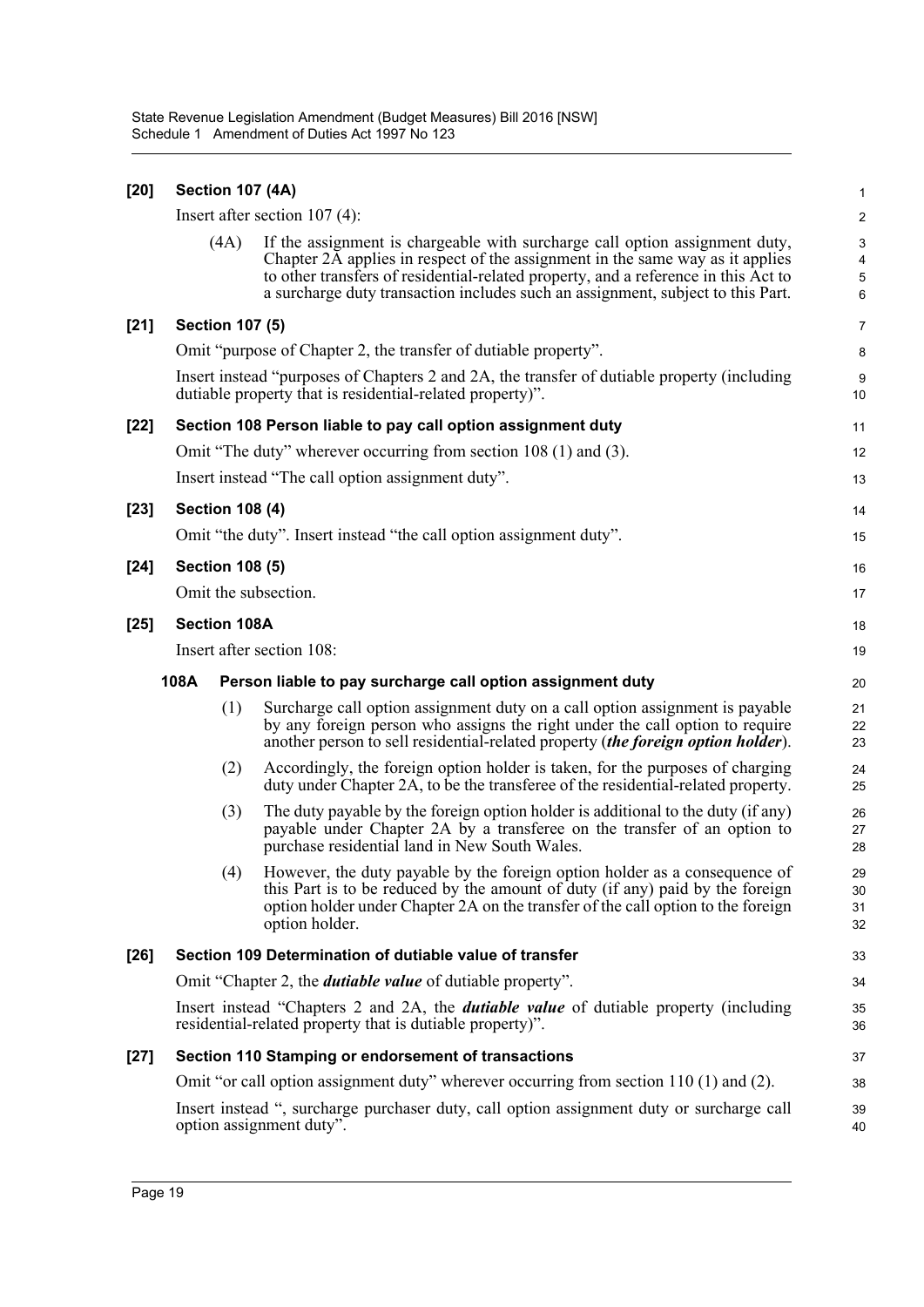| $[28]$ | <b>Section 111 Exemptions</b> |                                                      |                                                                                                                                                                                                                                                                                                                                                                |                            |  |
|--------|-------------------------------|------------------------------------------------------|----------------------------------------------------------------------------------------------------------------------------------------------------------------------------------------------------------------------------------------------------------------------------------------------------------------------------------------------------------------|----------------------------|--|
|        |                               | Insert "or 2A" after "Chapter 2" in section 111 (2). |                                                                                                                                                                                                                                                                                                                                                                |                            |  |
| [29]   |                               | Chapter 3, Part 4A                                   |                                                                                                                                                                                                                                                                                                                                                                |                            |  |
|        |                               |                                                      | Insert after Part 4 of Chapter 3:                                                                                                                                                                                                                                                                                                                              | 4                          |  |
|        |                               |                                                      | Part 4A Acquisition by foreign person of land use<br>entitlement to which Part 4 applies                                                                                                                                                                                                                                                                       | 5<br>6                     |  |
|        | <b>137AA</b>                  |                                                      | Meaning of "residential land use entitlement"                                                                                                                                                                                                                                                                                                                  | 7                          |  |
|        |                               |                                                      | In this Part:                                                                                                                                                                                                                                                                                                                                                  | 8                          |  |
|        |                               |                                                      | <i>residential land use entitlement</i> means a land use entitlement that entitles a<br>person to occupy residential land (within the meaning of Chapter 2A) in New<br>South Wales.                                                                                                                                                                            | 9<br>10<br>11              |  |
|        | <b>137AB</b>                  |                                                      | When does a liability for duty arise?                                                                                                                                                                                                                                                                                                                          | 12                         |  |
|        |                               |                                                      | A liability for duty charged by this Part arises when a residential land use<br>entitlement is acquired by an allotment of shares or an issue of units to a<br>foreign person otherwise than in circumstances to which Part 5 applies.                                                                                                                         | 13<br>14<br>15             |  |
|        | <b>137AC</b>                  |                                                      | Who is liable to pay the duty?                                                                                                                                                                                                                                                                                                                                 | 16                         |  |
|        |                               | (1)                                                  | Duty under this Part is payable by the person who acquires the residential land<br>use entitlement.                                                                                                                                                                                                                                                            | 17<br>18                   |  |
|        |                               | (2)                                                  | Only acquirers who are foreign persons are liable to pay duty under this Part.                                                                                                                                                                                                                                                                                 | 19                         |  |
|        | <b>137AD</b>                  |                                                      | <b>Assessment of duty</b>                                                                                                                                                                                                                                                                                                                                      | 20                         |  |
|        |                               | (1)                                                  | The share allotment or unit issue by which a foreign person acquires a<br>residential land use entitlement is chargeable with duty at 4% of the dutiable<br>value of the residential land use entitlement.                                                                                                                                                     | 21<br>22<br>23             |  |
|        |                               | (2)                                                  | If any of the acquirers are not foreign persons, duty under subsection $(1)$ is to<br>be charged only on the proportion of the dutiable value of the residential land<br>use entitlement that is the same as the proportion of the total shares or units<br>allotted or issued in respect of the land use entitlement to acquirers who are<br>foreign persons. | 24<br>25<br>26<br>27<br>28 |  |
|        |                               | (3)                                                  | The dutiable value of the residential land use entitlement is to be determined,<br>for the purposes of this section, in accordance with Part 2 of Chapter 2A, with<br>any necessary modifications.                                                                                                                                                             | 29<br>$30\,$<br>31         |  |
|        | <b>137AE</b>                  |                                                      | <b>Application of Part 4</b>                                                                                                                                                                                                                                                                                                                                   | 32                         |  |
|        |                               | (1)                                                  | The duty chargeable under this Part in respect of a share allotment or unit issue<br>by which a person acquires a land use entitlement is in addition to any duty<br>chargeable under Part 4 in respect of the share allotment or unit issue.                                                                                                                  | 33<br>34<br>35             |  |
|        |                               | (2)                                                  | Sections 133, 135 and 136 apply, with any necessary modifications, in respect<br>of duty chargeable under this Part and a person liable to pay duty chargeable<br>under this Part in the same way as those sections apply in respect of duty<br>chargeable under Part 4 and a person liable to pay duty chargeable under that<br>Part.                         | 36<br>37<br>38<br>39<br>40 |  |
| [30]   |                               |                                                      | <b>Section 145 Overview</b>                                                                                                                                                                                                                                                                                                                                    | 41                         |  |
|        |                               |                                                      | Insert "or "surcharge duty transactions" under Chapter 2A" after "Chapter 2".                                                                                                                                                                                                                                                                                  | 42                         |  |
|        |                               |                                                      |                                                                                                                                                                                                                                                                                                                                                                |                            |  |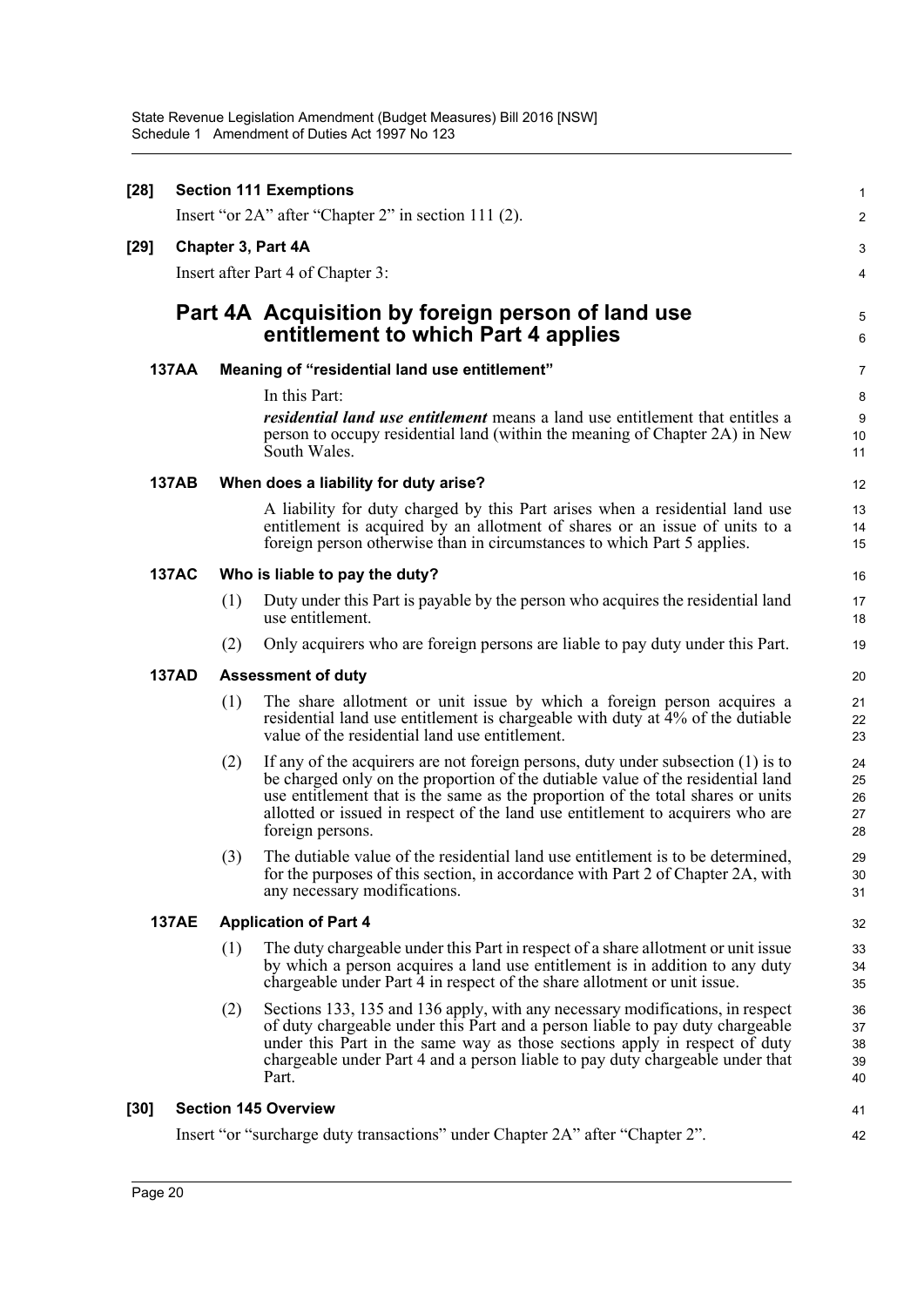### **[31] Section 145, note**

Insert "Part 2B of this Chapter charges additional duty, at the same rate as the surcharge purchaser duty chargeable under Chapter 2A, if the person acquiring the significant interest is a foreign person and the landholder concerned is a private landholder." after "Chapter 2.".

5 6

7 8

39

### **[32] Part 2B**

Insert after Part 2A of Chapter 4:

## **Part 2B Charging of surcharge duty on acquisitions made by foreign persons**

### **157D Meaning of "residential land holding"**

- (1) In this Part: *residential land holding* means any land holding that is an interest in residential land (within the meaning of Chapter 2A).
- (2) For the purposes of charging duty under this Part in respect of a relevant acquisition in a landholder, a person is taken to be a foreign person if the person is a foreign person when the relevant acquisition is made.

### **157E Circumstances in which surcharge duty is chargeable**

Duty is chargeable under this Part on a relevant acquisition in a private landholder if:

- (a) the private landholder has any residential land holding in New South Wales, and
- (b) any person who makes the relevant acquisition (or, if a relevant acquisition results from the aggregation of interests of associated persons, any of the associated persons) is a foreign person on the date of the relevant acquisition.

### **157F Relationship with Part 2**

- (1) This Part charges duty in addition to any other duty chargeable under Part 2 on a relevant acquisition.
- (2) Part 2 applies in respect of duty charged by this Part, subject to this Part and any necessary modifications, in the same way as it applies in respect of duty charged by Part 2.
- (3) Sections 154–157 do not apply in respect of duty charged by this Part.

### **157G Who is liable to pay the duty?**

- (1) Duty chargeable under this Part is payable by any foreign person who makes the relevant acquisition, except as provided by subsection (2).
- (2) If a relevant acquisition results from an aggregation of the interests of associated persons, any foreign person who made the relevant acquisition and any associated person who is a foreign person is jointly and severally liable for payment of the duty.

### **157H How duty is charged on relevant acquisitions by foreign persons**

(1) If an acquisition statement that discloses a relevant acquisition in a private landholder does not disclose any other acquisitions by a foreign person during the statement period, duty is chargeable, at 4% (*the general surcharge rate*), on the amount calculated by multiplying the unencumbered value of all 40 41 42 43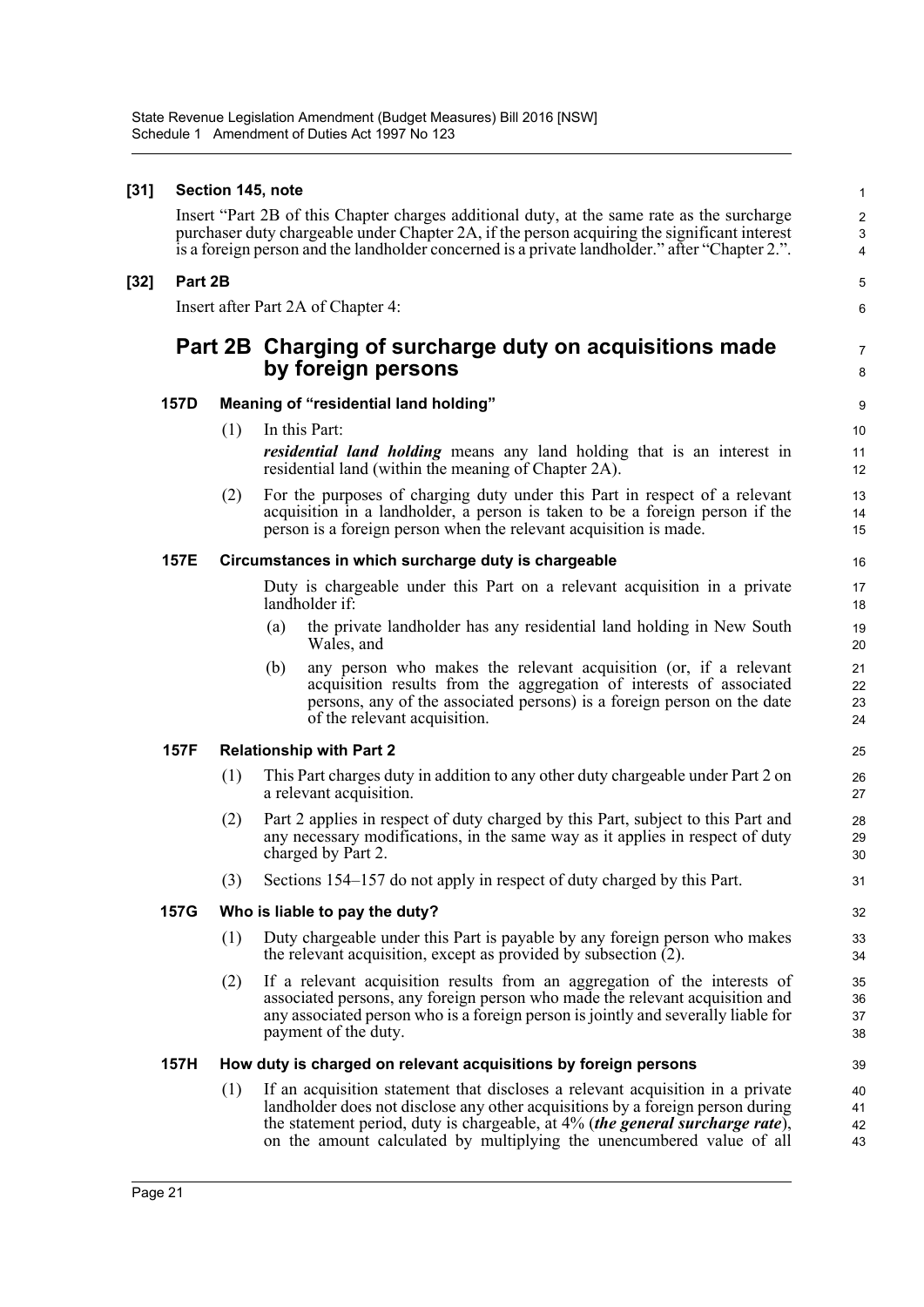residential land holdings of the landholder in New South Wales (calculated at the date of acquisition of the interest acquired) by the proportion of that value represented by the interest acquired in the relevant acquisition.

29 30 31

36 37 38

43 44 45

- (2) If a relevant acquisition results from the aggregation of the interests of associated persons who are foreign persons, the reference in subsection (1) to the interest acquired includes a reference to any interests acquired by any such associated persons on the same date.
- (3) If an acquisition statement disclosing a relevant acquisition in a private landholder also discloses one or more other acquisitions by a foreign person during the statement period, duty is chargeable, at the general surcharge rate, on the aggregate of amounts severally calculated, in the manner provided by subsection  $(1)$ , in respect of each interest required to be disclosed in the statement that is an interest of a foreign person.
- (4) Duty payable under this Part is to be reduced by the sum of the duty paid or payable under this Part in respect of an acquisition, during the statement period, by the foreign person or any associated person who is a foreign person of an interest in the same landholder, but only in proportion to the extent to which the duty paid or payable is attributable to the amount of the duty payable under this Part.
- (5) Duty is not chargeable under this Part on the acquisition of an interest in a landholder that is required to be disclosed in an acquisition statement if the acquisition is an exempt acquisition.

### **[33] Section 163A General exemptions**

Insert at the end of section 163A:

(2) Without limiting subsection (1), an acquisition by a foreign person of an interest in a landholder is an exempt acquisition for the purposes of duty chargeable under Part 2B if the interest concerned is an interest in a private landholder acquired before 21 June 2016.

### **[34] Section 221A Definitions**

Omit "confers a right" from paragraph (b) of the definition of *private dwelling house*.

Insert instead "entitles the holder of the land use entitlement".

### **[35] Section 271 Duplicates or counterparts**

Insert at the end of section 271:

**Note.** See section 104ZT in relation to the duplicates or counterparts of an instrument that effects a surcharge duty transaction.

### **[36] Section 275A Partial exemption for certain transactions by charitable and benevolent bodies**

Insert "or 2A" after "Chapter 2" in section 275A (1).

### **[37] Section 288 Stamping of instruments**

Insert at the end of section 288:

**Note.** In relation to dutiable transactions that are surcharge duty transactions, see Part 5 of Chapter 2A.

### **[38] Section 293 Reassessments—failed instruments**

Insert "See Part 3 of Chapter 2A for refunds of surcharge purchaser duty on failed instruments." after "failed instruments." in the note to section 293.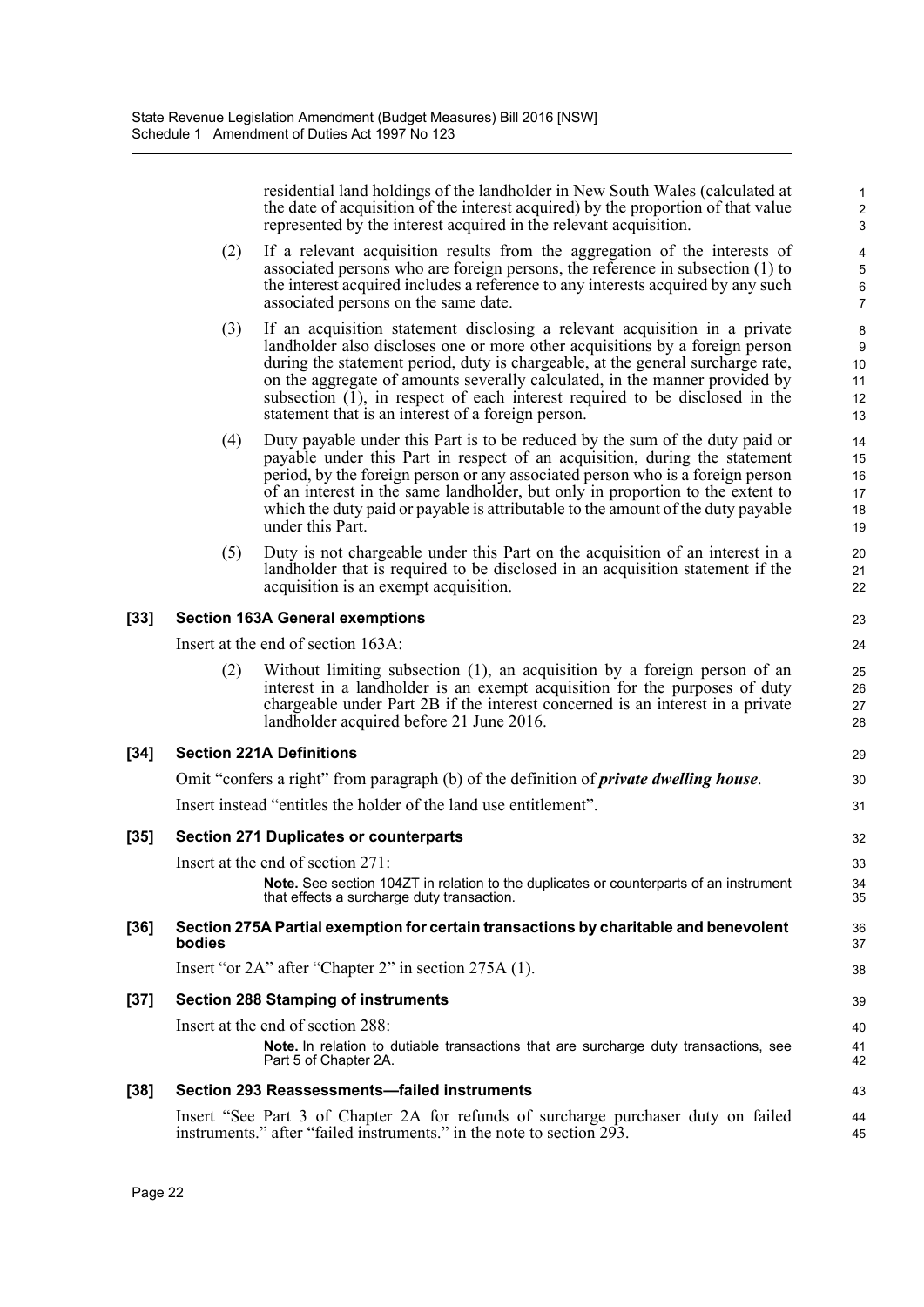| [39] |                                  |                   |     | Section 301 Registration of transactions and instruments                                                                                                                                                                                                                  | 1                     |  |  |
|------|----------------------------------|-------------------|-----|---------------------------------------------------------------------------------------------------------------------------------------------------------------------------------------------------------------------------------------------------------------------------|-----------------------|--|--|
|      |                                  |                   |     | Insert at the end of section 301:                                                                                                                                                                                                                                         | $\boldsymbol{2}$      |  |  |
|      |                                  | (2)               |     | In the case of a dutiable transaction that is also a surcharge duty transaction,<br>the transaction or instrument referred to in subsection $(1)$ must be stamped or<br>endorsed, in accordance with Part 5 of Chapter 2A, in a manner that indicates:                    | $\mathsf 3$<br>4<br>5 |  |  |
|      |                                  |                   | (a) | that purchaser duty has been paid in respect of the transaction or that the<br>transaction is not chargeable with purchaser duty, and                                                                                                                                     | 6<br>$\overline{7}$   |  |  |
|      |                                  |                   | (b) | that surcharge purchaser duty has been paid in respect of the transaction<br>or that the transaction is not chargeable with surcharge purchaser duty.                                                                                                                     | 8<br>9                |  |  |
| [40] |                                  |                   |     | Schedule 1 Savings, transitional and other provisions                                                                                                                                                                                                                     | 10                    |  |  |
|      | Insert at the end of Schedule 1: |                   |     |                                                                                                                                                                                                                                                                           |                       |  |  |
|      | Part 45                          |                   |     | Provisions consequent on enactment of State<br><b>Revenue Legislation Amendment (Budget</b><br><b>Measures) Act 2016</b>                                                                                                                                                  | 12<br>13<br>14        |  |  |
|      | 118                              | <b>Definition</b> |     |                                                                                                                                                                                                                                                                           | 15                    |  |  |
|      |                                  |                   |     | In this Part:                                                                                                                                                                                                                                                             | 16                    |  |  |
|      |                                  |                   |     | <b>amending Act</b> means the State Revenue Legislation Amendment (Budget)<br>Measures) Act 2016.                                                                                                                                                                         | 17<br>18              |  |  |
|      | 119                              |                   |     | <b>Application of amendments to Chapter 2</b>                                                                                                                                                                                                                             | 19                    |  |  |
|      |                                  | (1)               |     | An amendment made to Chapter 2 by the amending Act applies in respect of<br>a dutiable transaction that occurs on or after the commencement of the<br>amendment.                                                                                                          | 20<br>21<br>22        |  |  |
|      |                                  | (2)               |     | However, an amendment made to Chapter 2 by the amending Act does not<br>apply to a transfer of dutiable property made in conformity with an agreement<br>for sale or transfer of the dutiable property that was entered into before the<br>commencement of the amendment. | 23<br>24<br>25<br>26  |  |  |
|      | 120                              |                   |     | Application of surcharge purchaser duty                                                                                                                                                                                                                                   | 27                    |  |  |
|      |                                  | (1)               |     | The duty charged by Chapter 2A, as inserted by the amending Act, is charged<br>on surcharge duty transactions that occur on or after the commencement of<br>that Chapter, except as otherwise provided by this clause.                                                    | 28<br>29<br>30        |  |  |
|      |                                  | (2)               |     | Surcharge purchaser duty is not chargeable on a transfer of residential-related<br>property made in conformity with an agreement for sale or transfer of the<br>residential-related property entered into before the commencement of<br>Chapter 2A.                       | 31<br>32<br>33<br>34  |  |  |
|      |                                  | (3)               |     | Surcharge purchaser duty is not chargeable on a surcharge duty transaction<br>that results from the exercise of an option for the sale or purchase of<br>residential-related property, if the option was granted before the<br>commencement of Chapter 2A.                | 35<br>36<br>37<br>38  |  |  |
|      |                                  | (4)               |     | However, surcharge purchaser duty is chargeable on any of the following<br>surcharge duty transactions occurring on or after the commencement of<br>Chapter 2A:                                                                                                           | 39<br>40<br>41        |  |  |
|      |                                  |                   | (a) | a transaction that is taken by section 9B (as applied by section 104O) to<br>be the transfer of an option,                                                                                                                                                                | 42<br>43              |  |  |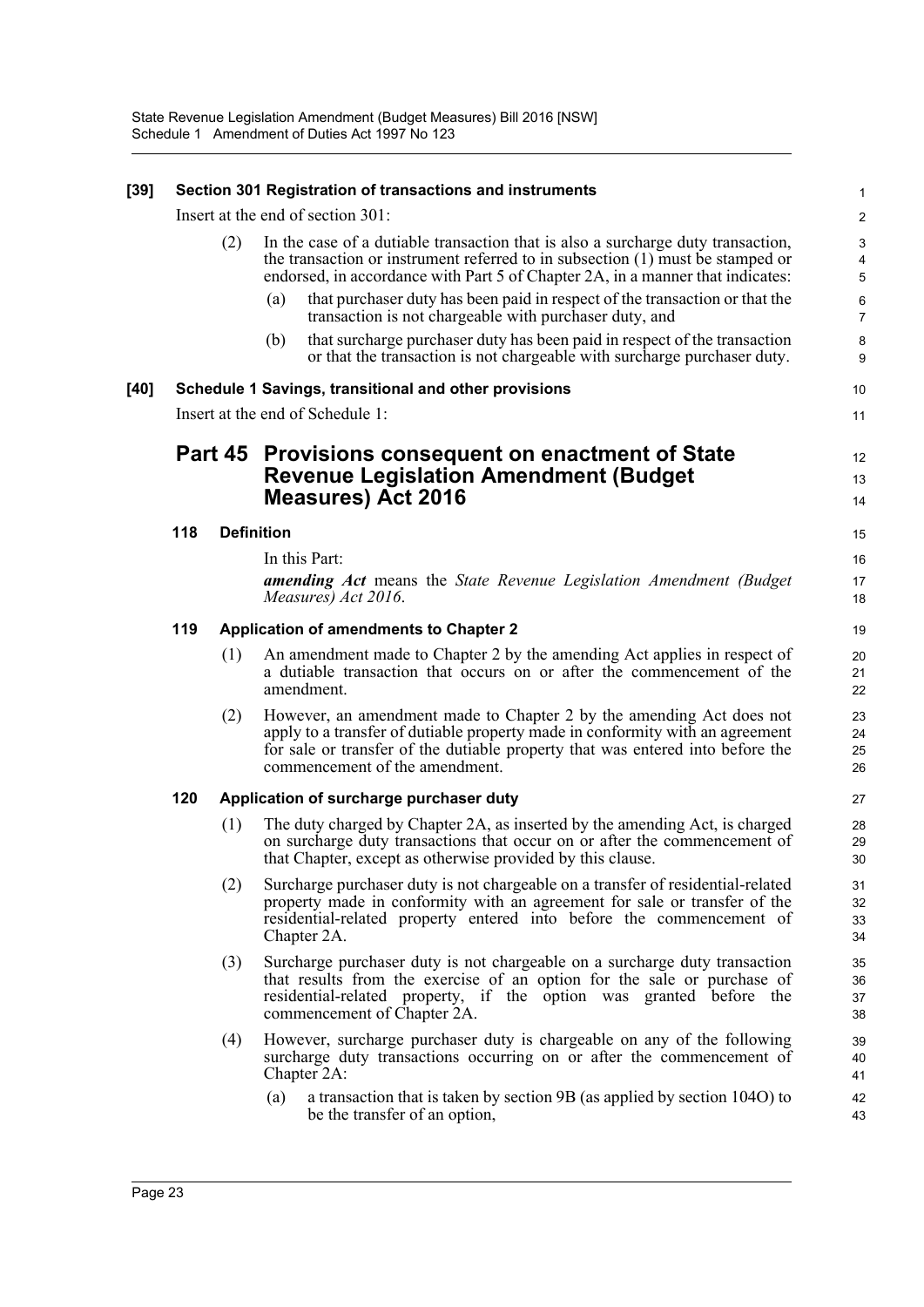|        |     | section 104O) to have been transferred.                                                                                                                                                                                                                                                                                                                                                                                                                                                                                                                                                                                                                                                                                                                                                                                                                                                                | 3                                                  |  |  |  |
|--------|-----|--------------------------------------------------------------------------------------------------------------------------------------------------------------------------------------------------------------------------------------------------------------------------------------------------------------------------------------------------------------------------------------------------------------------------------------------------------------------------------------------------------------------------------------------------------------------------------------------------------------------------------------------------------------------------------------------------------------------------------------------------------------------------------------------------------------------------------------------------------------------------------------------------------|----------------------------------------------------|--|--|--|
|        | 121 | Application of amendments to Chapter 3 relating to surcharge call option<br>assignment duty                                                                                                                                                                                                                                                                                                                                                                                                                                                                                                                                                                                                                                                                                                                                                                                                            | 4<br>$\overline{5}$                                |  |  |  |
|        |     | An amendment made to Part 2 of Chapter 3 by the amending Act applies only<br>in respect of a call option assignment (within the meaning of that Part) made<br>on or after the commencement of the amendment.                                                                                                                                                                                                                                                                                                                                                                                                                                                                                                                                                                                                                                                                                           | 6<br>$\overline{7}$<br>8                           |  |  |  |
|        | 122 | <b>Application of Part 4A of Chapter 3</b>                                                                                                                                                                                                                                                                                                                                                                                                                                                                                                                                                                                                                                                                                                                                                                                                                                                             | $\boldsymbol{9}$                                   |  |  |  |
|        |     | The duty charged by Part 4A of Chapter 3, as inserted by the amending Act,<br>applies only in respect of an allotment of shares or an issue of units made on<br>or after the commencement of that Part.                                                                                                                                                                                                                                                                                                                                                                                                                                                                                                                                                                                                                                                                                                | 10<br>11<br>12                                     |  |  |  |
|        | 123 | <b>Application of amendments to Chapter 4</b>                                                                                                                                                                                                                                                                                                                                                                                                                                                                                                                                                                                                                                                                                                                                                                                                                                                          | 13                                                 |  |  |  |
|        |     | The duty charged by Part 2B of Chapter 4, as inserted by the amending Act,<br>applies only in respect of a relevant acquisition (within the meaning of that<br>Chapter) occurring on or after the commencement of that Part.                                                                                                                                                                                                                                                                                                                                                                                                                                                                                                                                                                                                                                                                           | 14<br>15<br>16                                     |  |  |  |
| $[41]$ |     | <b>Dictionary</b>                                                                                                                                                                                                                                                                                                                                                                                                                                                                                                                                                                                                                                                                                                                                                                                                                                                                                      | 17                                                 |  |  |  |
|        |     | Insert in alphabetical order in clause 1:                                                                                                                                                                                                                                                                                                                                                                                                                                                                                                                                                                                                                                                                                                                                                                                                                                                              | 18                                                 |  |  |  |
|        |     | <i>foreign person</i> has the meaning given by Chapter 2A.                                                                                                                                                                                                                                                                                                                                                                                                                                                                                                                                                                                                                                                                                                                                                                                                                                             | 19                                                 |  |  |  |
|        |     | <i>residential-related property</i> has the meaning given by Chapter 2A.                                                                                                                                                                                                                                                                                                                                                                                                                                                                                                                                                                                                                                                                                                                                                                                                                               | 20                                                 |  |  |  |
|        |     | surcharge duty transaction has the meaning given by Chapter 2A.                                                                                                                                                                                                                                                                                                                                                                                                                                                                                                                                                                                                                                                                                                                                                                                                                                        | 21                                                 |  |  |  |
|        |     | surcharge purchaser duty means duty charged by Chapter 2A.                                                                                                                                                                                                                                                                                                                                                                                                                                                                                                                                                                                                                                                                                                                                                                                                                                             | 22                                                 |  |  |  |
|        |     | <b>Explanatory note</b>                                                                                                                                                                                                                                                                                                                                                                                                                                                                                                                                                                                                                                                                                                                                                                                                                                                                                | 23                                                 |  |  |  |
|        |     | Schedule 1 amends the Duties Act 1997 to impose additional duty of 4% on transactions involving the<br>acquisition by foreign persons of interests in residential land in New South Wales. The transactions<br>concerned are generally already dutiable under Chapter 2, 3 or 4 of that Act. The additional duty is<br>payable by the foreign persons concerned on relevant transactions occurring on or after<br>21 June 2016.                                                                                                                                                                                                                                                                                                                                                                                                                                                                        | 24<br>25<br>26<br>27<br>28                         |  |  |  |
|        |     | The various kinds of additional duty are explained in detail below.                                                                                                                                                                                                                                                                                                                                                                                                                                                                                                                                                                                                                                                                                                                                                                                                                                    | 29                                                 |  |  |  |
|        |     | Surcharge purchaser duty                                                                                                                                                                                                                                                                                                                                                                                                                                                                                                                                                                                                                                                                                                                                                                                                                                                                               | 30<br>31                                           |  |  |  |
|        |     | Item [14] of the proposed amendments inserts a new Chapter 2A into the Duties Act 1997, which<br>provides for the charging of a duty (referred to as surcharge purchaser duty), in addition to duty under<br>Chapter 2, on certain dutiable transactions (referred to as <b>surcharge duty transactions</b> ) involving a<br>transfer of residential-related property to a foreign person.                                                                                                                                                                                                                                                                                                                                                                                                                                                                                                             |                                                    |  |  |  |
|        |     | Foreign person is defined in proposed section 104J and has the same meaning as in the Foreign<br>Acquisitions and Takeovers Act 1975 of the Commonwealth, with modifications relating to Australian<br>citizens and New Zealand citizens. Under that Act, an individual who is not ordinarily resident in<br>Australia is a foreign person. If the individual is an Australian citizen, the modifications will ensure that<br>the individual is taken to be ordinarily resident in Australia. If the individual is a New Zealand citizen<br>holding a special category visa under the <i>Migration Act 1958</i> of the Commonwealth, the modifications<br>will ensure that (generally in line with permanent residents) the individual will be regarded as ordinarily<br>resident in Australia if the individual has actually been in Australia during 200 or more days in the<br>preceding 12 months. | 35<br>36<br>37<br>38<br>39<br>40<br>41<br>42<br>43 |  |  |  |
|        |     | Residential-related property is defined in proposed section 104K as any of the following:                                                                                                                                                                                                                                                                                                                                                                                                                                                                                                                                                                                                                                                                                                                                                                                                              | 44                                                 |  |  |  |
|        | (a) | residential land in New South Wales.                                                                                                                                                                                                                                                                                                                                                                                                                                                                                                                                                                                                                                                                                                                                                                                                                                                                   | 45<br>46                                           |  |  |  |
|        | (b) | an option to purchase residential land in New South Wales,                                                                                                                                                                                                                                                                                                                                                                                                                                                                                                                                                                                                                                                                                                                                                                                                                                             |                                                    |  |  |  |
|        | (c) | an interest in any residential-related property referred to in paragraph (a) or (b), except to the<br>extent that:                                                                                                                                                                                                                                                                                                                                                                                                                                                                                                                                                                                                                                                                                                                                                                                     | 47<br>48                                           |  |  |  |
|        |     | it arises as a consequence of the ownership of a unit in a unit trust scheme and is not<br>(i)<br>a land use entitlement, or                                                                                                                                                                                                                                                                                                                                                                                                                                                                                                                                                                                                                                                                                                                                                                           | 49<br>50                                           |  |  |  |
|        |     | it is, or is attributable to, an option over residential-related property, or<br>(ii)                                                                                                                                                                                                                                                                                                                                                                                                                                                                                                                                                                                                                                                                                                                                                                                                                  | 51                                                 |  |  |  |
|        |     |                                                                                                                                                                                                                                                                                                                                                                                                                                                                                                                                                                                                                                                                                                                                                                                                                                                                                                        |                                                    |  |  |  |

(b) a transaction that results from the exercise of an option that, on or after the commencement of Chapter 2A, is taken by section 9B (as applied by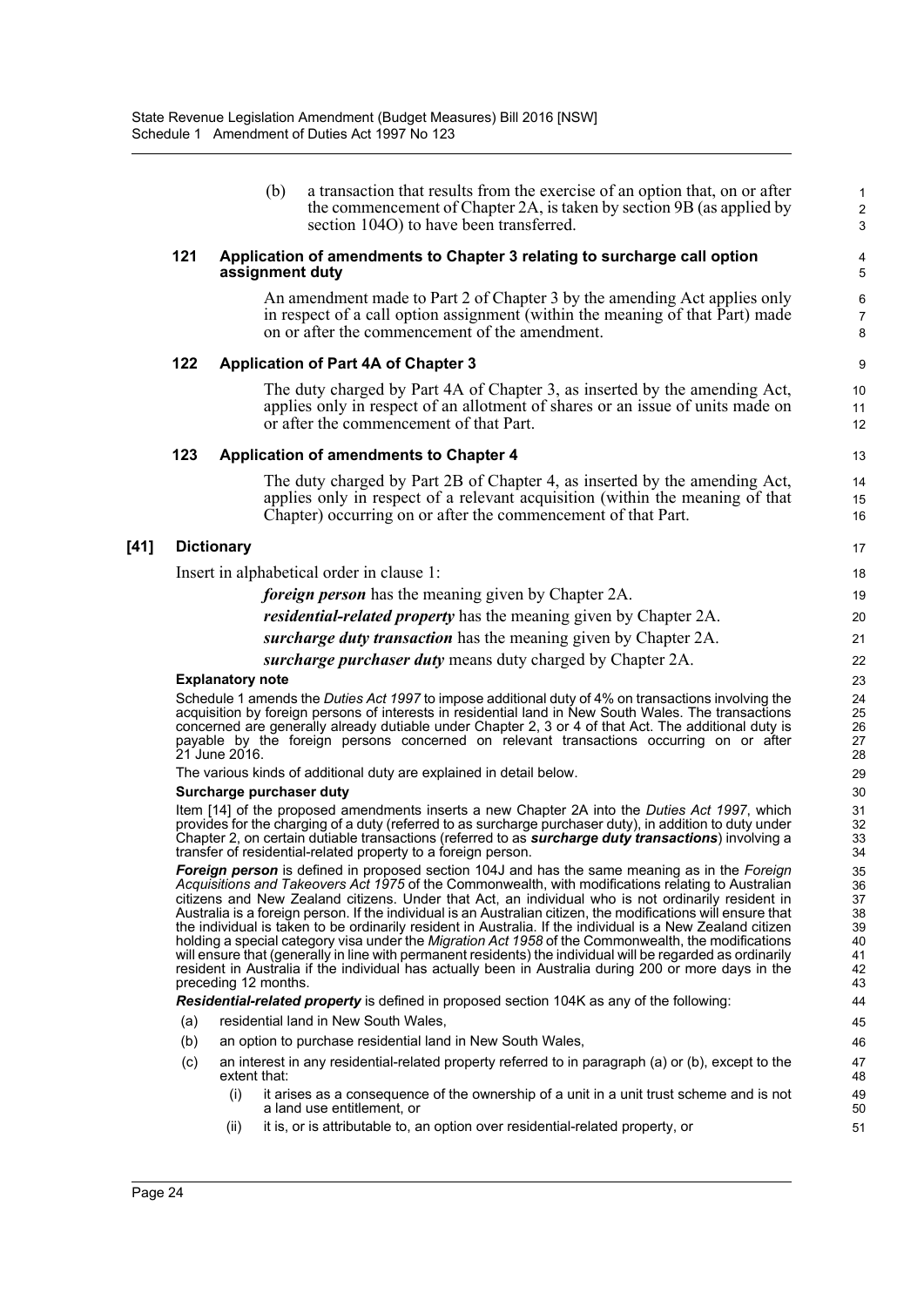#### (iii) it is a marketable security,

(d) a *partnership interest* (being an interest in a partnership that has partnership property that is residential-related property elsewhere referred to in the proposed section).

The additional duty is charged at the rate of 4% of the dutiable value of the residential-related property (proposed section 104U). Dutiable value is generally determined in accordance with the principles already set out in Chapter 2 of the *Duties Act 1997* (proposed section 104Z). If the residential land to which the residential-related property relates is used for non-residential purposes, surcharge purchaser duty will apply only to the dutiable value that is attributable to the residential use of the land. This will involve an apportionment of the dutiable value of the residential-related property (proposed section 104ZB).

General exemptions under Chapter 2 of the *Duties Act 1997* will also apply in respect of surcharge purchaser duty. Generally, a transaction that is not chargeable with ad valorem duty under Chapter 2 (including transactions chargeable with nominal duty of \$50 under that Chapter) is not chargeable with surcharge purchaser duty (proposed section 104ZK).

An instrument that effects a dutiable transaction that is also a surcharge duty transaction will need to be stamped to indicate that the surcharge purchaser duty has been paid, or that no surcharge purchaser duty is payable on the transaction.

Items [1]–[8], [11]–[13], [35]–[39] and [41] make consequential amendments.

#### **Surcharge call option assignment duty**

Item [18] provides for the charging of duty, in addition to the call option assignment duty that is chargeable on the assignment of a right under a call option to purchase dutiable property, if the property is residential-related property and the person assigning the right is a foreign person. The additional duty is referred to as *surcharge call option assignment duty*.

Item [20] provides that, if the assignment is chargeable with surcharge call option assignment duty, Chapter 2A applies to the assignment in the same way as it applies to other transfers of residential-related property. Accordingly, duty on the assignment is charged at the rate of 4% of the dutiable value of the residential-related property.

Item [25] ensures that surcharge call option assignment duty is payable by the foreign person.

Items [15]–[17], [19], [21]–[24] and [26]–[28] make consequential amendments.

#### **Additional duty on acquisition of residential land use entitlements**

Item [29] inserts a new Part 4A into Chapter 3 of the *Duties Act 1997*, which provides for the charging of duty, in addition to the duty charged by Part 4 of that Chapter, on the acquisition by a foreign person of a land use entitlement that entitles a person to occupy residential land in New South Wales. The additional duty is payable by the foreign person at the rate of 4% of the dutiable value of the residential land use entitlement.

#### **Additional duty on acquisition of interests in landholders**

Item [32] inserts a new Part 2B into Chapter 4 of the *Duties Act 1997*, which provides for the charging of duty, in addition to the duty charged by Part 2 of that Chapter, on a relevant acquisition in a private landholder that has any residential land holding in New South Wales if the person making the relevant acquisition is a foreign person. Duty is charged at 4% of the amount calculated by multiplying the unencumbered value of all of the landholder's residential land holdings in New South Wales by the proportion of that value represented by the interest acquired in the relevant acquisition. Items [30] and [31] make consequential amendments.

Item [33] ensures that an acquisition by a foreign person in a private landholder is an exempt acquisition for the purposes of the additional duty provided for in proposed Part 2B of Chapter 4 if the interest was acquired before 21 June 2016.

#### **Other amendments**

Item [10] ensures that a concession provided for in Chapter 2 of the *Duties Act 1997* in relation to an off the plan purchase agreement is not available if any purchaser or transferee under the agreement is a foreign person. Under the concession, the date on which liability for duty under Chapter 2 arises on an off the plan purchase agreement is deferred.

Item [40] provides for savings and transitional matters.

Items [9] and [34] make amendments by way of statute law revision.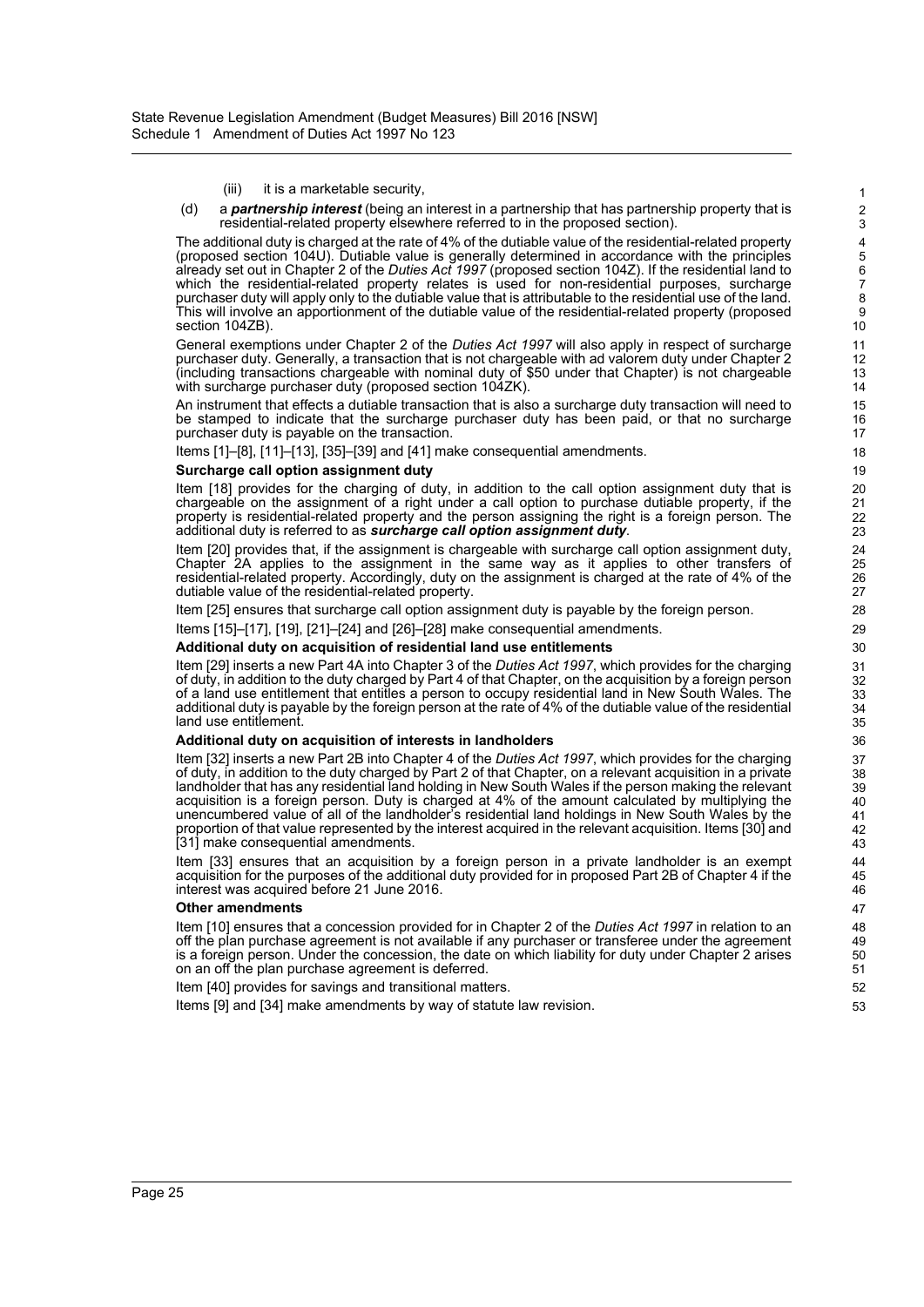## <span id="page-28-0"></span>**Schedule 2 Amendment of Land Tax Act 1956 No 27**

### **[1] Section 5A**

Insert before section 6:

#### **5A Levy of surcharge land tax on residential land owned by foreign persons— 2017 and subsequent land tax years**

(1) Land tax is payable under this section in respect of residential land owned by a foreign person (*surcharge land tax*).

1

 $\overline{2}$ 3

- (2) In respect of the taxable value of all the residential land owned by the foreign person at midnight on 31 December in any year (commencing with 2016), surcharge land tax is to be charged, levied, collected and paid under the provisions of the Principal Act and in the manner prescribed under that Act for the period of 12 months commencing on 1 January in the next succeeding year at the rate of 0.75% of that taxable value as assessed under the Principal Act.
- (3) Surcharge land tax is payable in addition to any land tax payable in respect of the residential land under the other provisions of this Act, and is so payable even if no land tax is payable under those other provisions.
- (4) The Principal Act applies to surcharge land tax in respect of residential land owned by a foreign person subject to the following:
	- (a) surcharge land tax is payable as if the residential land were the only land owned by the foreign person,
	- (b) if the residential land is also owned by a person who is not a foreign person, the taxable value of the land is to be reduced to the proportionate value of the interest in the land of the foreign person,
	- (c) if the foreign person is a joint owner of the residential land, the person is to be individually (and not jointly) assessed and is liable in respect of the value of the person's proportionate interest in the land as if the person were the owner of a part of the land in proportion to the person's interest (and accordingly section  $27(2)$ –(4) of the Principal Act does not apply),
	- (d) if the Chief Commissioner is satisfied that the residential land is used for purposes other than residential purposes, the taxable value of the land is to be reduced by the apportionment factor determined in accordance with section 104ZB of the *Duties Act 1997* in relation to the land,
	- (e) if the foreign person is the trustee of a fixed trust (within the meaning of section 3A of the Principal Act) in relation to the residential land, the person is not liable to surcharge land tax,
	- (f) the provisions of the Principal Act relating to the persons who are taken to be owners of the residential land apply to surcharge land tax, except that section 23 of the Principal Act does not operate to make a mortgagee in possession an owner of the land unless the mortgagor is a foreign person,
	- (g) the residential land is not exempt from surcharge land tax because it is the principal place of residence of the foreign person (and accordingly sections 9C and 9D of the Principal Act do not operate to reduce the land value of the residential land if it is the principal place of residence of the person),
	- (h) the tax thresholds under Division 4A of Part 7 of the Principal Act do not apply to surcharge land tax,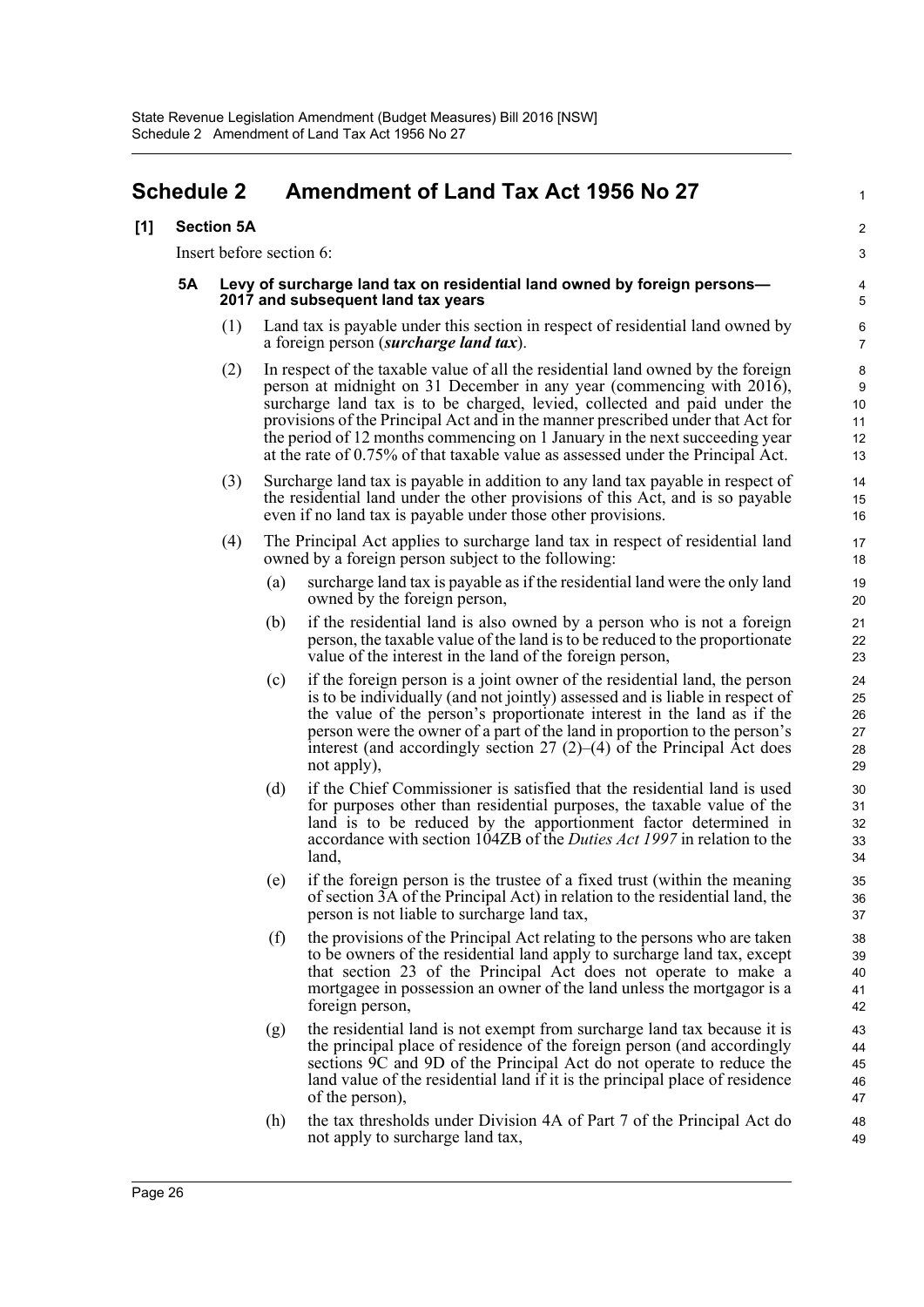- (i) any other modification prescribed by the regulations under the Principal Act applies to surcharge land tax.
- (5) If a foreign person defaults in the payment of surcharge land tax then, without releasing the foreign person from his or her liability, the following provisions apply as long as the default continues:
	- (a) if the foreign person is a joint owner of the land concerned—any other joint owner (whether or not a foreign person) is, on being served with a notice by the Chief Commissioner requiring payment of the unpaid surcharge land tax, responsible for its payment and the unpaid tax may be recovered from that other joint owner as if he or she were the defaulting taxpayer,
	- (b) if the foreign person is a beneficiary of a trust relating to the land concerned—the trustee (whether or not a foreign person) is, on being served with a notice by the Chief Commissioner requiring payment of the unpaid surcharge land tax, responsible for its payment and the unpaid tax may be recovered from that trustee as if he or she were the defaulting taxpayer,
	- (c) all payments made under this subsection by that other joint owner or that trustee are taken to be made on behalf of the defaulting taxpayer,
	- (d) that other joint owner or that trustee may recover from the foreign person any amount paid by that other joint owner or that trustee under this subsection.
- (6) In this section: *foreign person* and *residential land* have the same meanings as in Chapter 2A of the *Duties Act 1997*.

### **[2] Section 6 Land tax liability in respect of flood liable land**

Insert at the end of the section:

### (3) This section does not apply to surcharge land tax under section 5A.

#### **Explanatory note**

Item [1] of the proposed amendments to the *Land Tax Act 1956* imposes surcharge land lax at the rate of 0.75% of the taxable value of residential land owned by a foreign person. The tax is to be separately assessed in relation to each parcel of land owned by the foreign person and is payable in addition to land tax otherwise payable by the foreign person. There will be no tax threshold to exempt land below a specified value nor any exemption for land occupied by the foreign person as a principal place of residence. The meanings of *residential land* and *foreign person* are linked to the meanings of those expressions in the proposed surcharge purchaser duty provisions in the amendments to the *Duties Act 1997* set out in Schedule 1 to the proposed Act. Item [2] makes a consequential amendment.